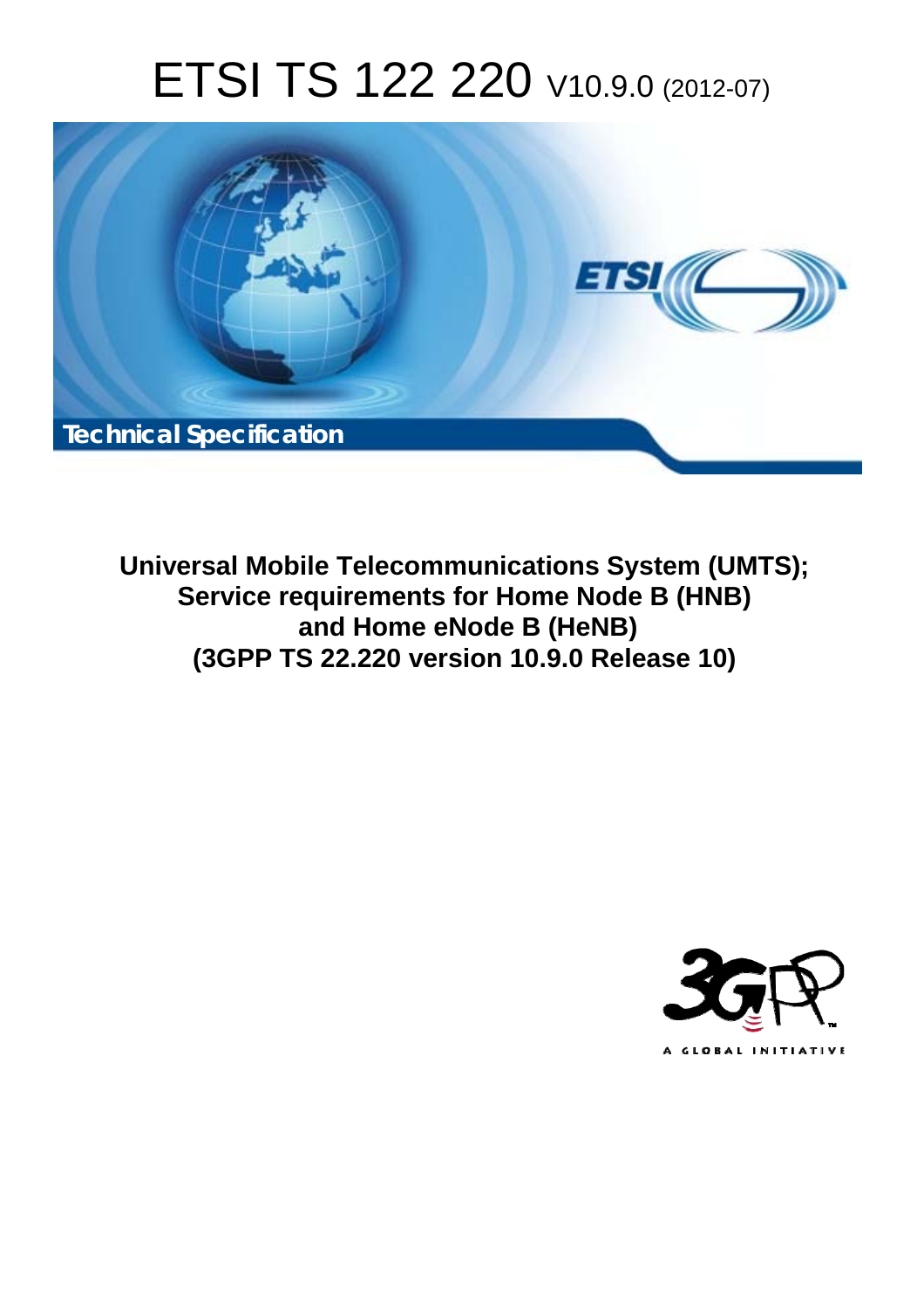Reference RTS/TSGS-0122220va90

> Keywords UMTS

#### *ETSI*

#### 650 Route des Lucioles F-06921 Sophia Antipolis Cedex - FRANCE

Tel.: +33 4 92 94 42 00 Fax: +33 4 93 65 47 16

Siret N° 348 623 562 00017 - NAF 742 C Association à but non lucratif enregistrée à la Sous-Préfecture de Grasse (06) N° 7803/88

#### *Important notice*

Individual copies of the present document can be downloaded from: [http://www.etsi.org](http://www.etsi.org/)

The present document may be made available in more than one electronic version or in print. In any case of existing or perceived difference in contents between such versions, the reference version is the Portable Document Format (PDF). In case of dispute, the reference shall be the printing on ETSI printers of the PDF version kept on a specific network drive within ETSI Secretariat.

Users of the present document should be aware that the document may be subject to revision or change of status. Information on the current status of this and other ETSI documents is available at <http://portal.etsi.org/tb/status/status.asp>

If you find errors in the present document, please send your comment to one of the following services: [http://portal.etsi.org/chaircor/ETSI\\_support.asp](http://portal.etsi.org/chaircor/ETSI_support.asp)

#### *Copyright Notification*

No part may be reproduced except as authorized by written permission. The copyright and the foregoing restriction extend to reproduction in all media.

> © European Telecommunications Standards Institute 2012. All rights reserved.

DECT<sup>™</sup>, PLUGTESTS<sup>™</sup>, UMTS<sup>™</sup> and the ETSI logo are Trade Marks of ETSI registered for the benefit of its Members. **3GPP**TM and **LTE**™ are Trade Marks of ETSI registered for the benefit of its Members and of the 3GPP Organizational Partners.

**GSM**® and the GSM logo are Trade Marks registered and owned by the GSM Association.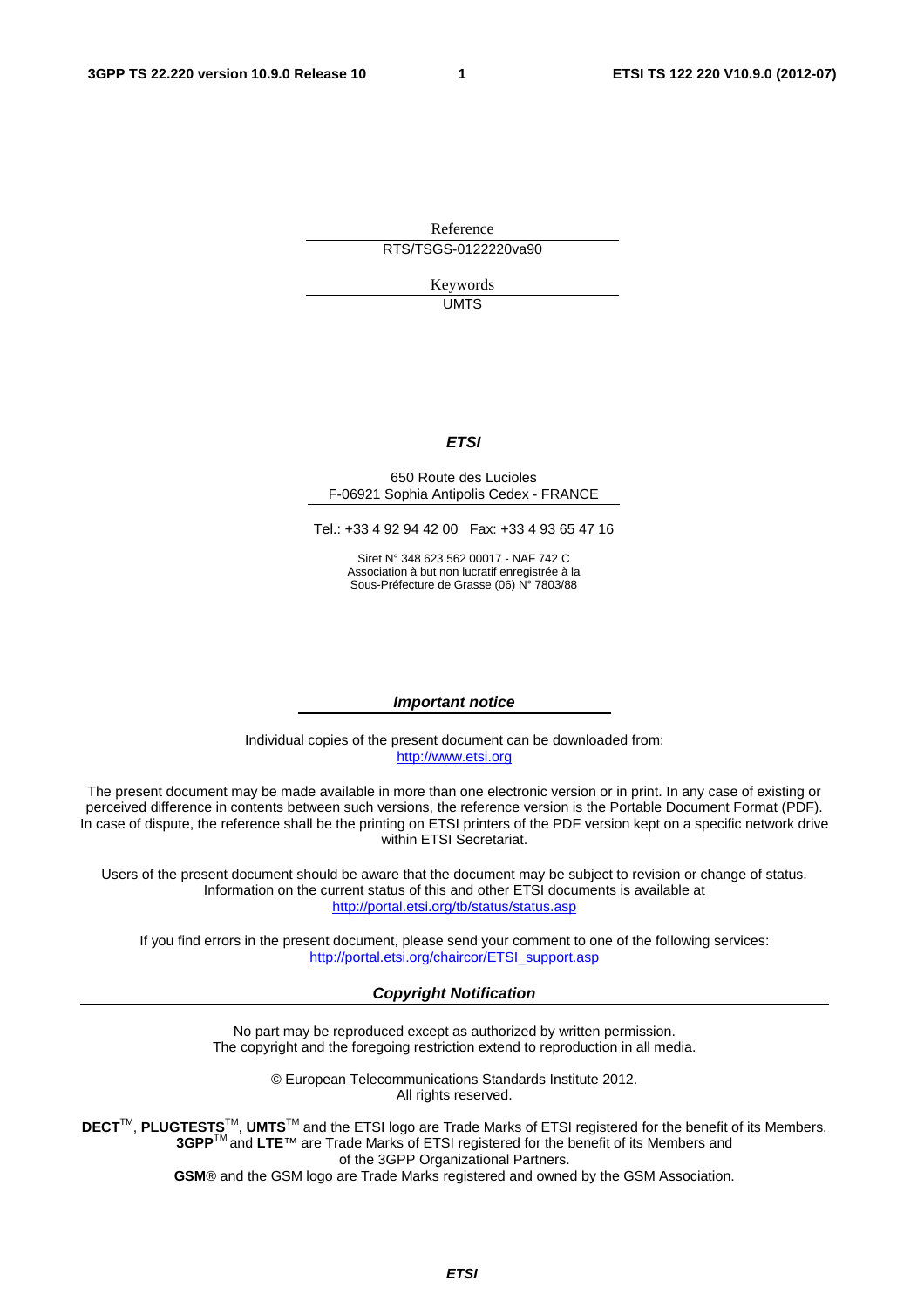# Intellectual Property Rights

IPRs essential or potentially essential to the present document may have been declared to ETSI. The information pertaining to these essential IPRs, if any, is publicly available for **ETSI members and non-members**, and can be found in ETSI SR 000 314: *"Intellectual Property Rights (IPRs); Essential, or potentially Essential, IPRs notified to ETSI in respect of ETSI standards"*, which is available from the ETSI Secretariat. Latest updates are available on the ETSI Web server [\(http://ipr.etsi.org](http://webapp.etsi.org/IPR/home.asp)).

Pursuant to the ETSI IPR Policy, no investigation, including IPR searches, has been carried out by ETSI. No guarantee can be given as to the existence of other IPRs not referenced in ETSI SR 000 314 (or the updates on the ETSI Web server) which are, or may be, or may become, essential to the present document.

### Foreword

This Technical Specification (TS) has been produced by ETSI 3rd Generation Partnership Project (3GPP).

The present document may refer to technical specifications or reports using their 3GPP identities, UMTS identities or GSM identities. These should be interpreted as being references to the corresponding ETSI deliverables.

The cross reference between GSM, UMTS, 3GPP and ETSI identities can be found under [http://webapp.etsi.org/key/queryform.asp.](http://webapp.etsi.org/key/queryform.asp)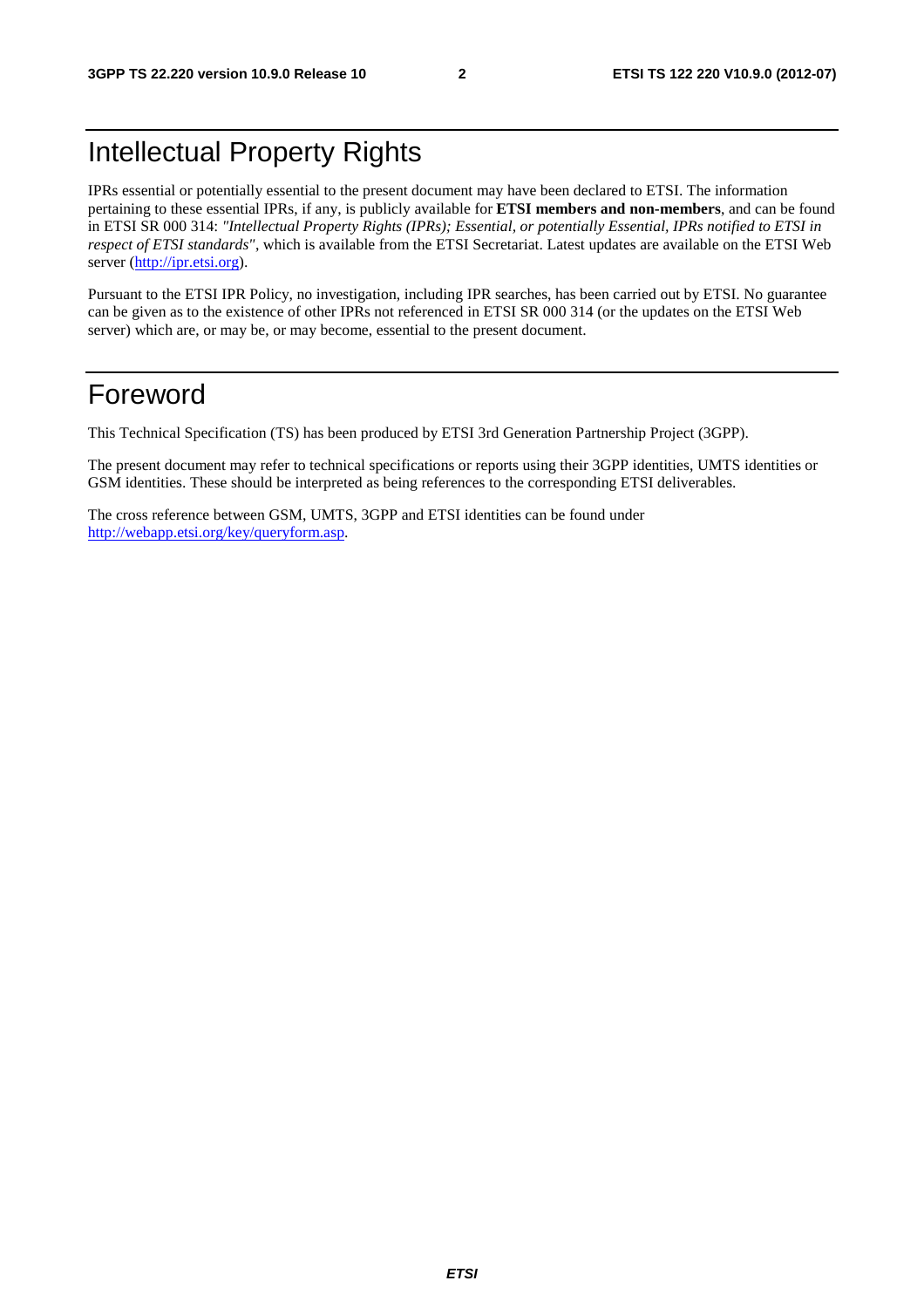$\mathbf{3}$ 

# Contents

| 1              |  |  |  |  |  |  |  |  |  |
|----------------|--|--|--|--|--|--|--|--|--|
| 2              |  |  |  |  |  |  |  |  |  |
| 3              |  |  |  |  |  |  |  |  |  |
| 3.1            |  |  |  |  |  |  |  |  |  |
| 3.2            |  |  |  |  |  |  |  |  |  |
| $\overline{4}$ |  |  |  |  |  |  |  |  |  |
| 4.1            |  |  |  |  |  |  |  |  |  |
| 5              |  |  |  |  |  |  |  |  |  |
| 5.1            |  |  |  |  |  |  |  |  |  |
| 5.2            |  |  |  |  |  |  |  |  |  |
| 5.3            |  |  |  |  |  |  |  |  |  |
| 5.3.1          |  |  |  |  |  |  |  |  |  |
| 5.3.2<br>5.4   |  |  |  |  |  |  |  |  |  |
| 5.4.1          |  |  |  |  |  |  |  |  |  |
| 5.4.2          |  |  |  |  |  |  |  |  |  |
| 5.5            |  |  |  |  |  |  |  |  |  |
| 5.5.1          |  |  |  |  |  |  |  |  |  |
| 5.5.2          |  |  |  |  |  |  |  |  |  |
| 5.5.3          |  |  |  |  |  |  |  |  |  |
| 5.5.4          |  |  |  |  |  |  |  |  |  |
| 5.6            |  |  |  |  |  |  |  |  |  |
| 5.6.1          |  |  |  |  |  |  |  |  |  |
| 5.6.2<br>5.6.3 |  |  |  |  |  |  |  |  |  |
| 5.7            |  |  |  |  |  |  |  |  |  |
| 5.7.1          |  |  |  |  |  |  |  |  |  |
| 5.7.2          |  |  |  |  |  |  |  |  |  |
| 5.8            |  |  |  |  |  |  |  |  |  |
| 5.9            |  |  |  |  |  |  |  |  |  |
| 5.10           |  |  |  |  |  |  |  |  |  |
| 5.11           |  |  |  |  |  |  |  |  |  |
| 5.11.1         |  |  |  |  |  |  |  |  |  |
| 5.11.2         |  |  |  |  |  |  |  |  |  |
| 6              |  |  |  |  |  |  |  |  |  |
| 6.1            |  |  |  |  |  |  |  |  |  |
| 6.2            |  |  |  |  |  |  |  |  |  |
| 7              |  |  |  |  |  |  |  |  |  |
| 7.1            |  |  |  |  |  |  |  |  |  |
| 7.1.1          |  |  |  |  |  |  |  |  |  |
| 8              |  |  |  |  |  |  |  |  |  |
| 8.1            |  |  |  |  |  |  |  |  |  |
| 8.2            |  |  |  |  |  |  |  |  |  |
|                |  |  |  |  |  |  |  |  |  |
| 9              |  |  |  |  |  |  |  |  |  |
| 9.1            |  |  |  |  |  |  |  |  |  |
| 9.2            |  |  |  |  |  |  |  |  |  |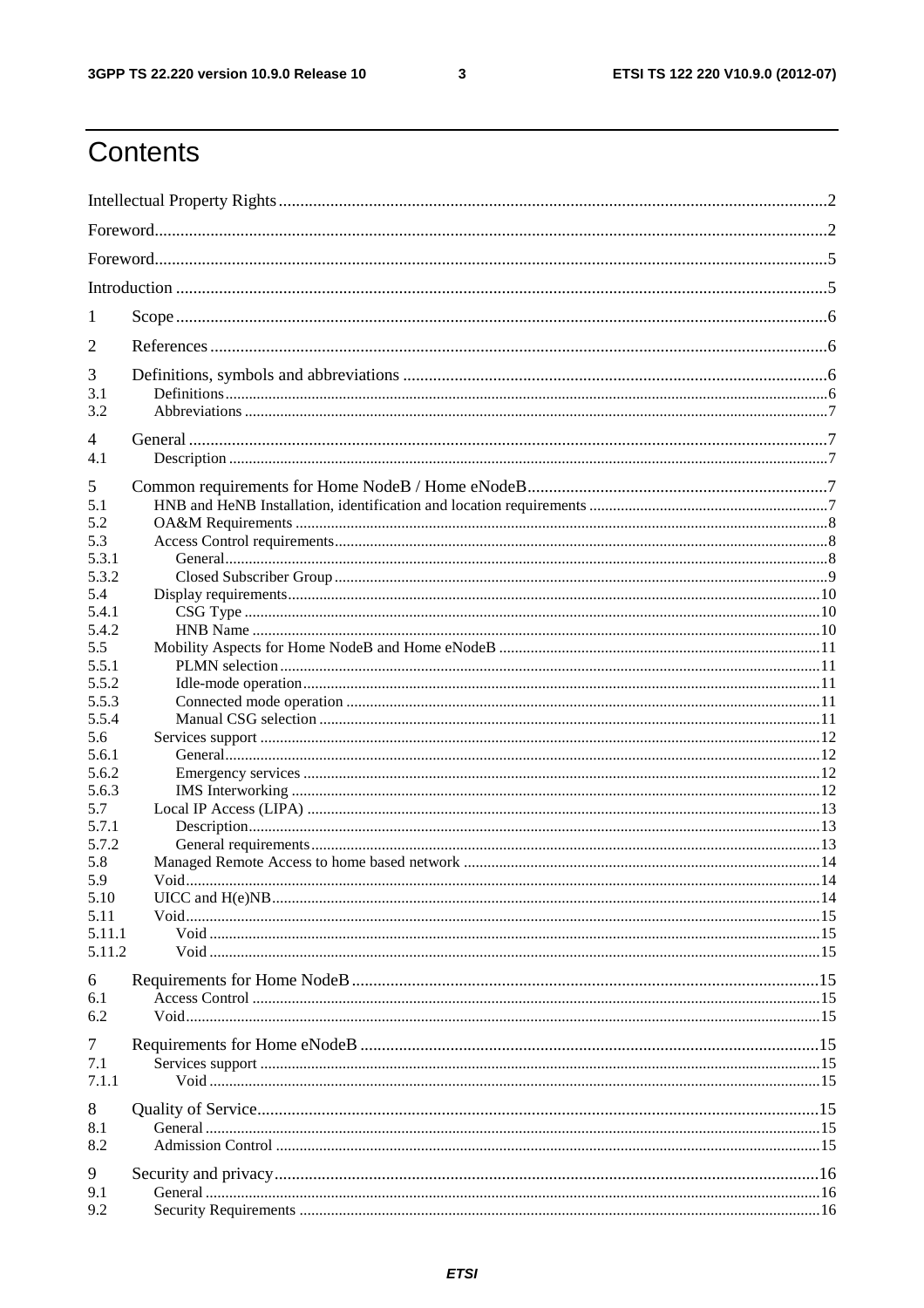$\overline{\mathbf{4}}$ 

| <b>Annex D</b> (informative): |  |
|-------------------------------|--|
|                               |  |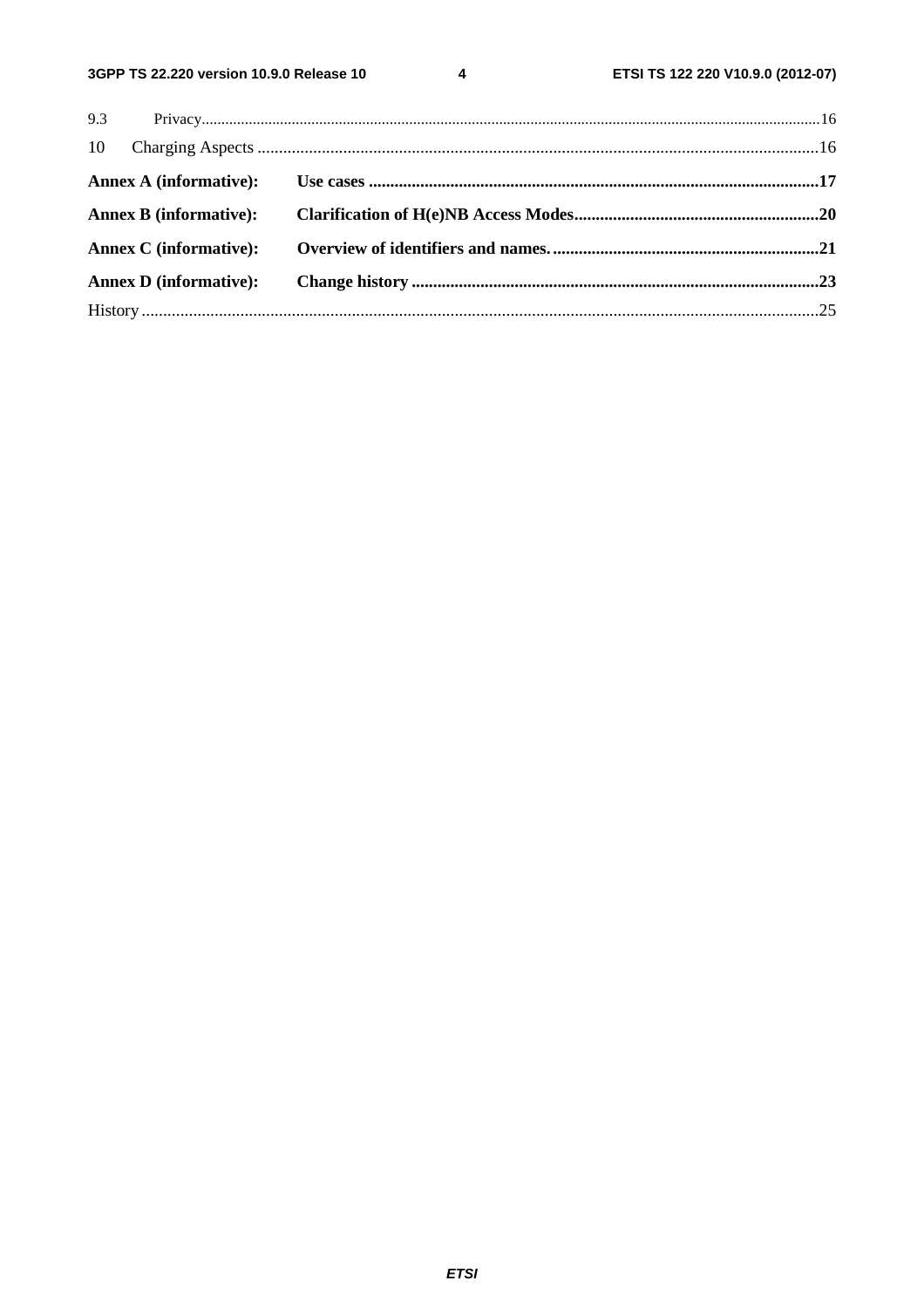### Foreword

This Technical Specification has been produced by the 3<sup>rd</sup> Generation Partnership Project (3GPP).

The contents of the present document are subject to continuing work within the TSG and may change following formal TSG approval. Should the TSG modify the contents of the present document, it will be re-released by the TSG with an identifying change of release date and an increase in version number as follows:

Version x.y.z

where:

- x the first digit:
	- 1 presented to TSG for information;
	- 2 presented to TSG for approval;
	- 3 or greater indicates TSG approved document under change control.
- y the second digit is incremented for all changes of substance, i.e. technical enhancements, corrections, updates, etc.
- z the third digit is incremented when editorial only changes have been incorporated in the document.

### Introduction

In Rel-8, 3GPP has specified the basic functionalities for the support of Home Node B (HNB) and Home eNodeB (HeNB). The requirements for these basic functionalities were captured in TS 22.011.

From Rel-9 onward, it has been agreed to consolidate all the requirements from Rel-8 and further requirements for HNB and HeNB in a new TS, which is this specification.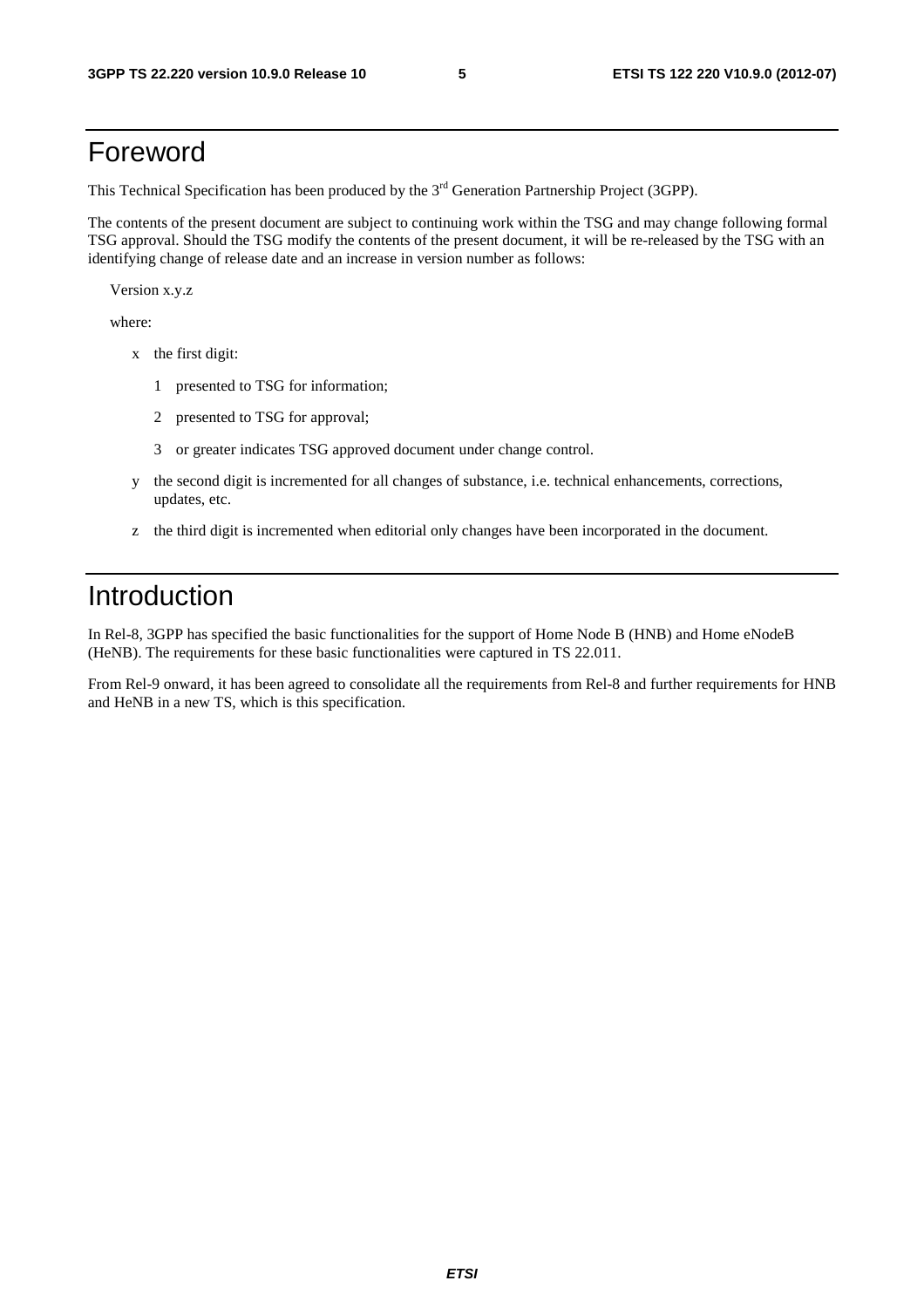### 1 Scope

This specification defines the service requirements for the basic functionalities for the support of Home NodeB (HNB) and Home eNodeB (HeNB) – jointly referred to as  $H(e)NB$  – and the further functionalities that will enable the mobile operators to provide more advanced services as well as improving the user experience.

# 2 References

The following documents contain provisions which, through reference in this text, constitute provisions of the present document.

- References are either specific (identified by date of publication, edition number, version number, etc.) or non-specific.
- For a specific reference, subsequent revisions do not apply.
- For a non-specific reference, the latest version applies. In the case of a reference to a 3GPP document (including a GSM document), a non-specific reference implicitly refers to the latest version of that document *in the same Release as the present document*.
- [1] 3GPP TR 21.905: "Vocabulary for 3GPP Specifications".
- [2] Void
- [3] 3GPP TS 22.246: "Multimedia Broadcast/Multicast Service (MBMS) user services; Stage 1".
- [4] 3GPP TS 22.101: "Service Aspects; Service Principles".
- [5] TR-069 Amendment 2: "CPE WAN Management Protocol v1.1, Broadband Forum', viewable at <http://www.broadband-forum.org/technical/download/TR-069Amendment2.pdf>
- [6] 3GPP TS 25.304: "User Equipment (UE) procedures in idle mode and procedures for cell reselection in connected mode'.
- [7] 3GPP TS 36.304: "Evolved Universal Terrestrial Radio Access (E-UTRA); User Equipment (UE) procedures in idle mode".
- [8] 3GPP TS 22.115: "Service aspects; Charging and billing".
- [9] 3GPP TS 22.268: "Public Warning System (PWS) requirements".
- [10] 3GPP TS 22.011: "Service accessibility".
- [11] 3GPP TS 31.115: "Secured packet structure for (Universal) Subscriber Identity Mobule (U)SIM Toolkit applications".
- [12] 3GPP TS 31.116: "Remote APDU Structure for (U)SIM Toolkit applications".

### 3 Definitions, symbols and abbreviations

#### 3.1 Definitions

For the purposes of the present document, the terms and definitions given in TR 21.905 [1] and the following apply. A term defined in the present document takes precedence over the definition of the same term, if any, in TR 21.905 [1].

**Closed access mode:** H(e)NB provides services only to its associated CSG members.

**Home based network**: An IP based network in the same premises as, and is connected to, the H(e)NB.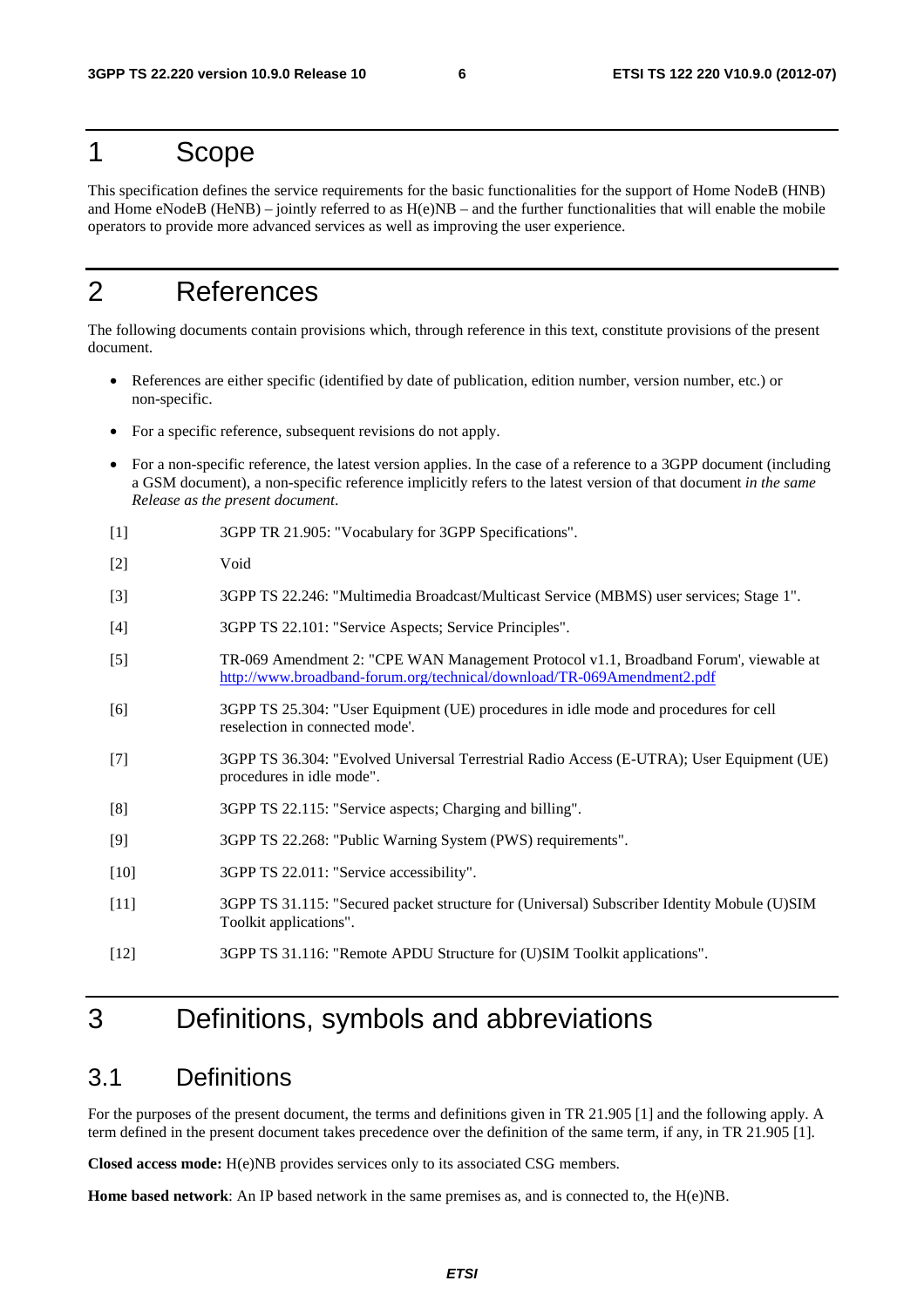**Hybrid access mode:** H(e)NB provides services to its associated CSG members and to non-CSG members.

**Open access mode:** H(e)NB operates as a normal NodeB or eNodeB.

**HNB**: A HNB is a Customer-premises equipment that connects a 3GPP UE over UTRAN wireless air interface to a mobile operator"s network using a broadband IP backhaul.

**HeNB**: A HeNB is a Customer-premises equipment that connects a 3GPP UE over EUTRAN wireless air interface to a mobile operator"s network using a broadband IP backhaul.

**H(e)NB Gateway**: H(e)NB Gateway is a mobile operator"s equipment (usually physically located on mobile operator premises) through which the H(e)NB gets access to mobile operator"s core network.

**H(e)NB Hosting Party**: A H(e)NB Hosting Party has a contractual relationship with the operator, related to the provision of access to the operator"s network via one or more H(e)NBs.

NOTE: A H(e)NB Hosting Party is likely to have the billing relationship with the operator. A H(e)NB Hosting Party will typically be the 'lead' user in a household, but could be e.g. the corporate IT manager in an enterprise context.

**H(e)NB Subsystem**: A H(e)NB Subsystem consists of the H(e)NB and the H(e)NB Gateway.

### 3.2 Abbreviations

For the purposes of the present document, the abbreviations given in TR 21.905 [1] and the following apply. An abbreviation defined in the present document takes precedence over the definition of the same abbreviation, if any, in TR 21.905 [1].

| CSG         | Closed Subscriber Group |
|-------------|-------------------------|
| <b>HNB</b>  | Home NodeB              |
| <b>HeNB</b> | Home eNodeB             |
| H(e)NB      | HNB and HeNB            |

# 4 General

### 4.1 Description

Access to 3G and evolved 3G (EPS) services may be provided via UTRAN or E-UTRAN cellular base stations belonging to e.g. domestic, business, commercial enterprises. This type of access may be provided by the PLMN by means of HNB and HeNB (jointly referred to as H(e)NB). The H(e)NB provides services either only to a Closed Subscriber Group (CSG) or to other mobile subscribers too. The H(e)NB is connected to the mobile operator core network using IP via any suitable access technology.

# 5 Common requirements for Home NodeB / Home eNodeB

### 5.1 HNB and HeNB Installation, identification and location requirements

- H(e)NB shall have a unique equipment identity.
- All the H(e)NBs serving the same CSG share the same unique (within the PLMN) identity called CSG Identity.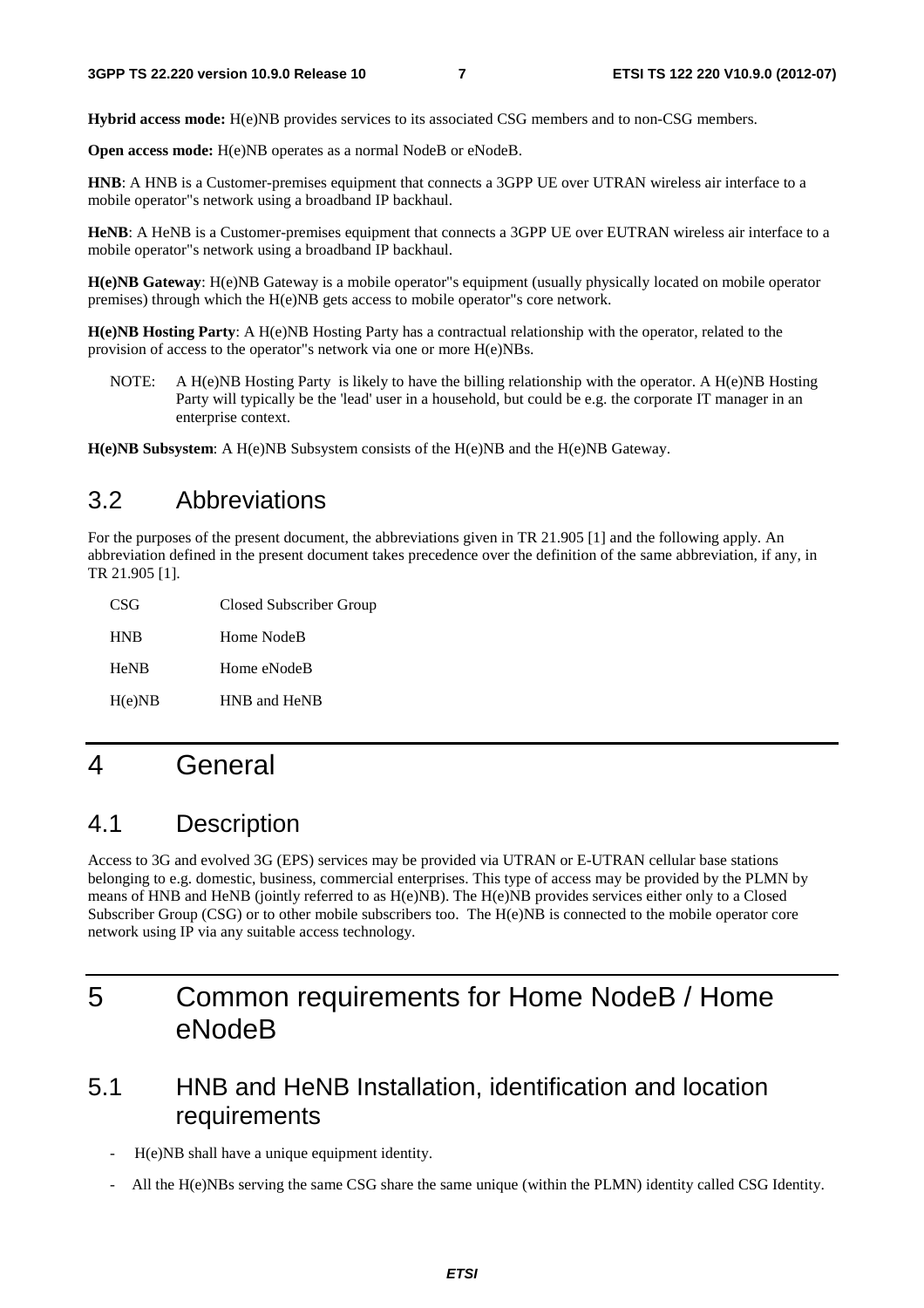- NOTE: CSGs of different PLMNs are considered different, even if the PLMNs are indicated to the UE as "equivalent PLMNs" [10].
- It shall be possible to support at least 125 million CSG Identities within a PLMN of an operator.
- The radio transmitter of a H(e)NB shall not be activated until configured and authorised by the operator.
- When installing, provisioning, configuring or re-configuring an  $H(e)NB$  the operator shall be able to:
	- verify the H(e)NB's identity.
	- obtain the geographical location of the H(e)NB.
- NOTE: The scenario where a H(e)NB is connected to one operator"s network and later changed to another operator"s network is not required.
- The operator shall be able to determine that the  $H(e)NB$  is installed and operated in accordance with all relevant regulatory requirements.
- The operator shall be able to configure the settings of the  $H(e)NB$ . In the case where the  $H(e)NB$  has detrimental impact on the spectrum usage, the H(e)NB can be set to out-of-service by the operator.
- Installation and activation of a new H(e)NB shall require no reconfiguration of the operators network.
- The impact of H(e)NB on the core network should be minimised.

### 5.2 OA&M Requirements

- H(e)NB shall support the automatic discovery of an operator"s management platform.
- It shall be possible to make use of the operator"s management platform to carry out OA&M functions for H(e)NB. The management connection between H(e)NB and the operator's management platform shall be endto-end secure.
- H(e)NB shall support OA&M procedures which allow the operator to remotely configure the H(e)NB, deploy software upgrades, detect and report changes in RF conditions and perform general OA&M tasks. The OA&M procedures shall be as closely aligned as possible with those that are commonly used in broadband access networks such as defined in TR-069 Amendment 2 [5].
- If the connection between  $H(e)NB$  and the rest of the operator network is out of service, then it shall be possible within an operator"s defined time period for the H(e)NB to deactivate the air-interface.

### 5.3 Access Control requirements

#### 5.3.1 General

- Subject to operator and  $H(e)NB$  Hosting Party agreement, the operator shall be able to configure the  $H(e)NB$ with open, hybrid or closed access mode.
- When the  $H(e)NB$  is configured for open access mode, it shall be possible for the  $H(e)NB$  to provide services to subscribers of any PLMN, subject to roaming agreement.
- When the  $H(e)NB$  is configured for hybrid access mode, it shall be possible for the  $H(e)NB$  to provide services to:
	- its associated CSG members, and
	- subscribers of any PLMN not belonging to its associated CSG, subject to roaming agreement.
- When the H(e)NB is configured for closed access mode, only users that belong to its associated CSG shall be able to obtain services.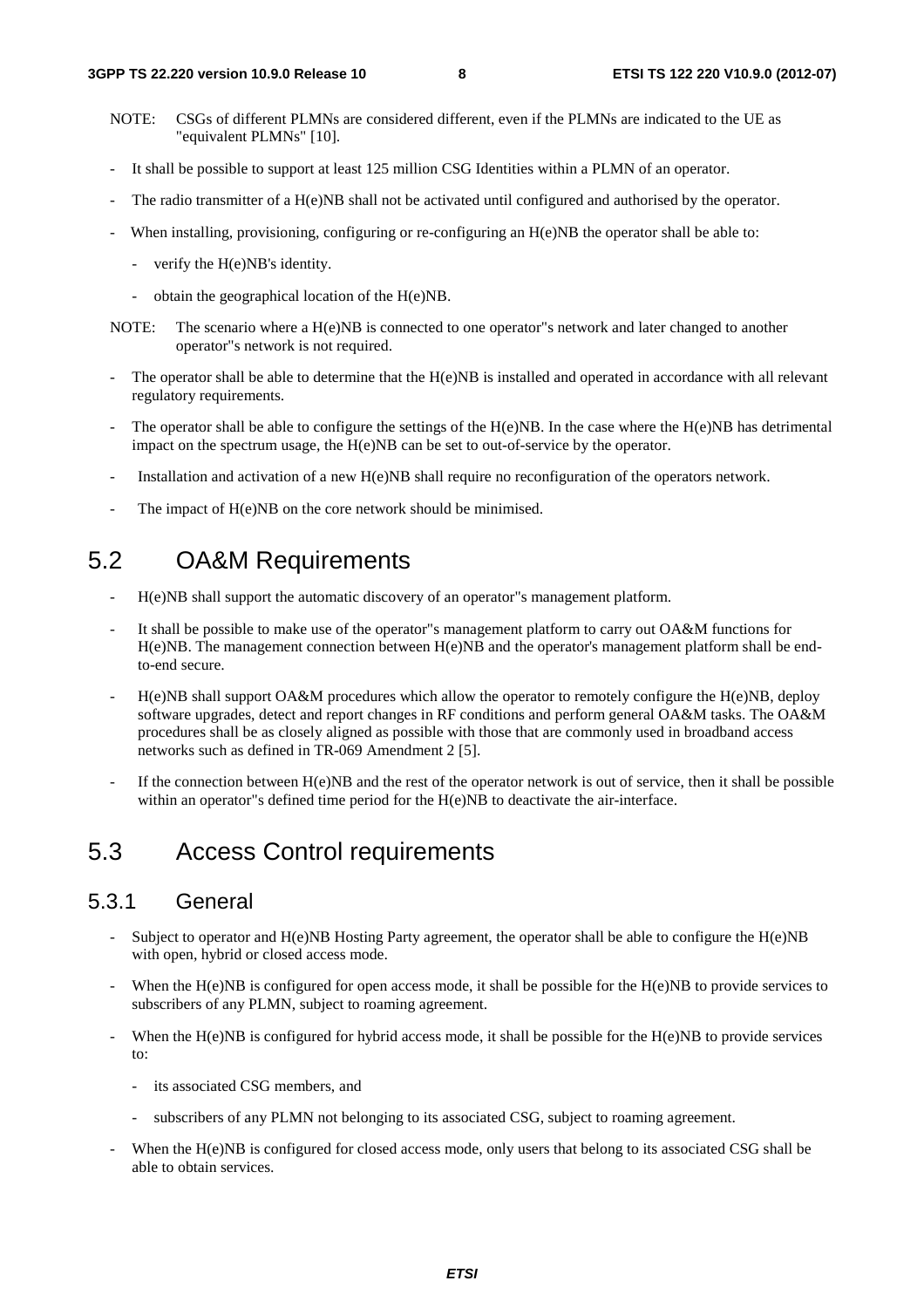- CSG members may include subscriber of any PLMN subject to roaming agreement, defined as HPLMN CSG Roaming.
- The VPLMN may support VPLMN Autonomous CSG Roaming by providing CSG membership to the roaming subscriber without exchanging any CSG specific information with the HPLMN. The VPLMN shall disable VPLMN Autonomous CSG Roaming on a per HPLMN basis if requested by the home operator.

NOTE: VPLMN Autonomous CSG Roaming and HPLMN CSG Roaming can be active in the same VPLMN

The CSG membership granted to the subscriber during his stay in the VPLMN may be retained by the VPLMN (e.g. in case the subscriber moves to another PLMN and subsequently returns to the VPLMN).

#### 5.3.2 Closed Subscriber Group

- The CSG manager shall be able, under the operator supervision, to add, remove and view CSG membership
- NOTE: the interaction of the user with the application that manages the Allowed CSG Lists is out of scope of 3GPP (e.g. Web interface).
- For each subscriber, the network maintains a single CSG list containing the CSG identities that the subscriber is allowed to use.
- The UE shall contain a list of allowed CSG identities (Allowed CSG List). It shall be possible to store the Allowed CSG List in the USIM. When available, the list on the USIM shall be used. It shall be possible for both, the operator and the UE, to modify the Allowed CSG List.
- The UE shall allow the user to introduce new CSGs to the Allowed CSG List by means of manual CSG selection only.
- The UE shall maintain an operator controlled list of allowed CSG identities (Operator CSG list). It shall be possible to store the Operator CSG list in the USIM. When available, the list on the USIM shall be used. It shall be possible for the operator to modify the Operator CSG List.
- The two lists are maintained independently from each other. A change in the Operator CSG list shall not trigger the UE to modify the Allowed CSG list to reflect such change automatically.
- Except during manual CSG selection, all CSG cells belonging to a CSG identity not included in the Allowed CSG List or Operator CSG list shall be considered not suitable by the UE ('not suitable' as specified in TS 25.304 [6] and TS 36.304 [7]).
- Each CSG identity shall be associated to a subscriber group which identifies the subscribers allowed to access the CSG.
- When the subscriber group is updated, the affected UE shall be informed accordingly.
- For temporary members, it shall be possible to limit the period of time during which the subscriber is considered a member of a CSG (granted access rights). It shall be possible to configure a time period for each temporary member.
- The time period shall be configurable by the CSG manager and/or the operator operating the CSG and shall span from 1 decihour to several days. Unlimited membership to the CSG is allowed.
- When a CSG is no longer considered available to provide services, except for emergency calls (i.e. due to time period expiry or removal of the CSG membership), it shall be possible to continue the established communication in another cell not belonging to this CSG.
- In hybrid access mode when services cannot be provided to a CSG member due to a shortage of  $H(e)NB$ resources it shall be possible to continue the established communication of non-CSG members in another cell.
- In hybrid access mode, to minimise the impact on CSG members from established communication of non-CSG members, it shall be possible for the network to allow the data rate of established PS communication of non-CSG members to be reduced.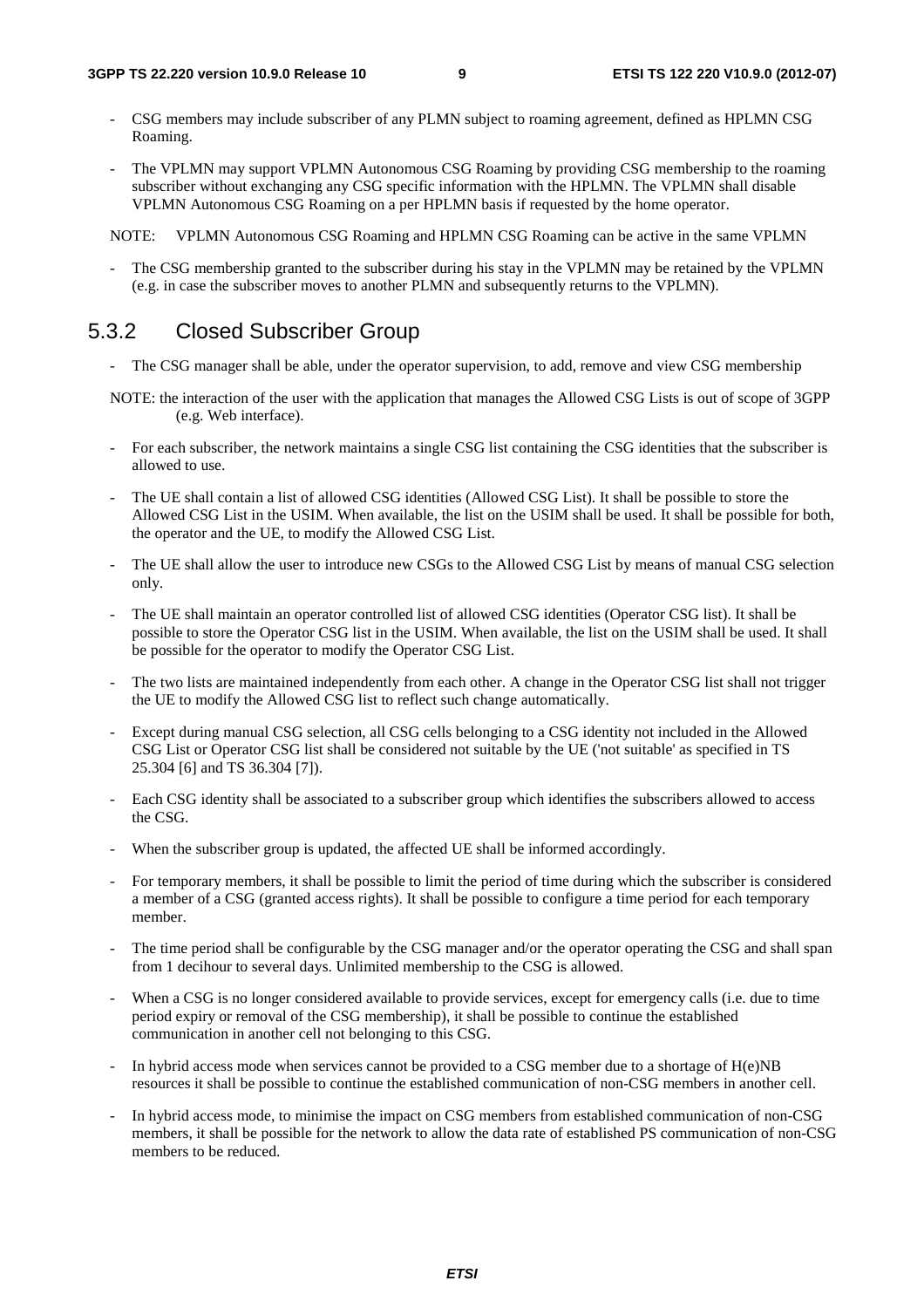# 5.4 Display requirements

### 5.4.1 CSG Type

The CSG Type is an indicator provided by the UE that is configured by the operator.

It shall be possible for the operator to associate a CSG identity in the UE"s Allowed CSG List or the Operator CSG List with a CSG Type. Therefore, it is possible that a CSG identity stored in different UEs may either be associated with the same CSG Type or with different CSG Types.

NOTE: The CSG Type allows, for example, information on the applied billing regime to be given to the user.

- When a UE camps on a cell with a CSG identity that is part of the UE"s Allowed CSG List and or the Operator CSG List has an associated CSG Type, a UE that has a display capability shall provide the user with the associated CSG Type. A UE that does not have a display capability may provide the CSG Type by other means, e.g. voice notification.
- If the CSG Type for a CSG identity has not been configured in the UE, the UE may provide the HNB Name instead. In this case, the user is notified that the UE is providing the HNB Name rather than CSG Type.
- It shall be possible to store the CSG Type in the USIM. As an option, the CSG Type may be stored in the ME. If the CSG Type is present in the USIM, a CSG Type stored in the ME shall be ignored. If the CSG Type is present in the Operator CSG list, a CSG Type present in the Allowed CSG list shall be ignored.
- The CSG Type shall be stored in text and/or graphical format. When the CSG Type has a text component, the CSG Type text length shall not exceed 12 characters in any language.

#### 5.4.2 HNB Name

HNB Name is a common name referring to HNB/HeNB as defined in TR 21.905 [1].

- It shall be possible for a CSG cell and for a hybrid cell to broadcast a HNB Name in free text format. The UE may display the HNB Name when camping on the cell where it is broadcasted. The HNB Name, if broadcasted or stored in the UE, shall be available to the user during manual CSG selection. The HNB Name shall be configurable by the operator or the H(e)NB Hosting Party at the discretion of the operator.
- The HNB Name length shall not exceed 48x8 bits.
- NOTE 1: In order to allow the maximum flexibility in the way the HNB Name is configured in any language, UTF-8 coding should be used; this allows a maximum length of 48 characters coded on one byte, 24 characters on two bytes, 16 characters on 3 bytes down to a minimum of 12 characters if all characters are encoded on 4 bytes.
- If available and depending on operator preferences a HNB Name may be stored together with the associated CSG Identity in the UE"s Operator CSG List.
- If available and depending on operator preferences a HNB Name may be stored together with the associated CSG Identity in the UE"s Allowed CSG List.
- A HNB Name present in the Operator CSG list shall take precedence over a HNB Name present in the Allowed CSG list, which in turn shall take precedence over the broadcasted HNB Name.
- NOTE 2: The UE"s Operator CSG List and Allowed CSG List are stored on the USIM or, optionally, in the ME as specified in section 5.3.2.
- NOTE 3: The HNB Name is necessary in order to aid the user in choosing the correct CSG identity when performing a manual CSG identity selection.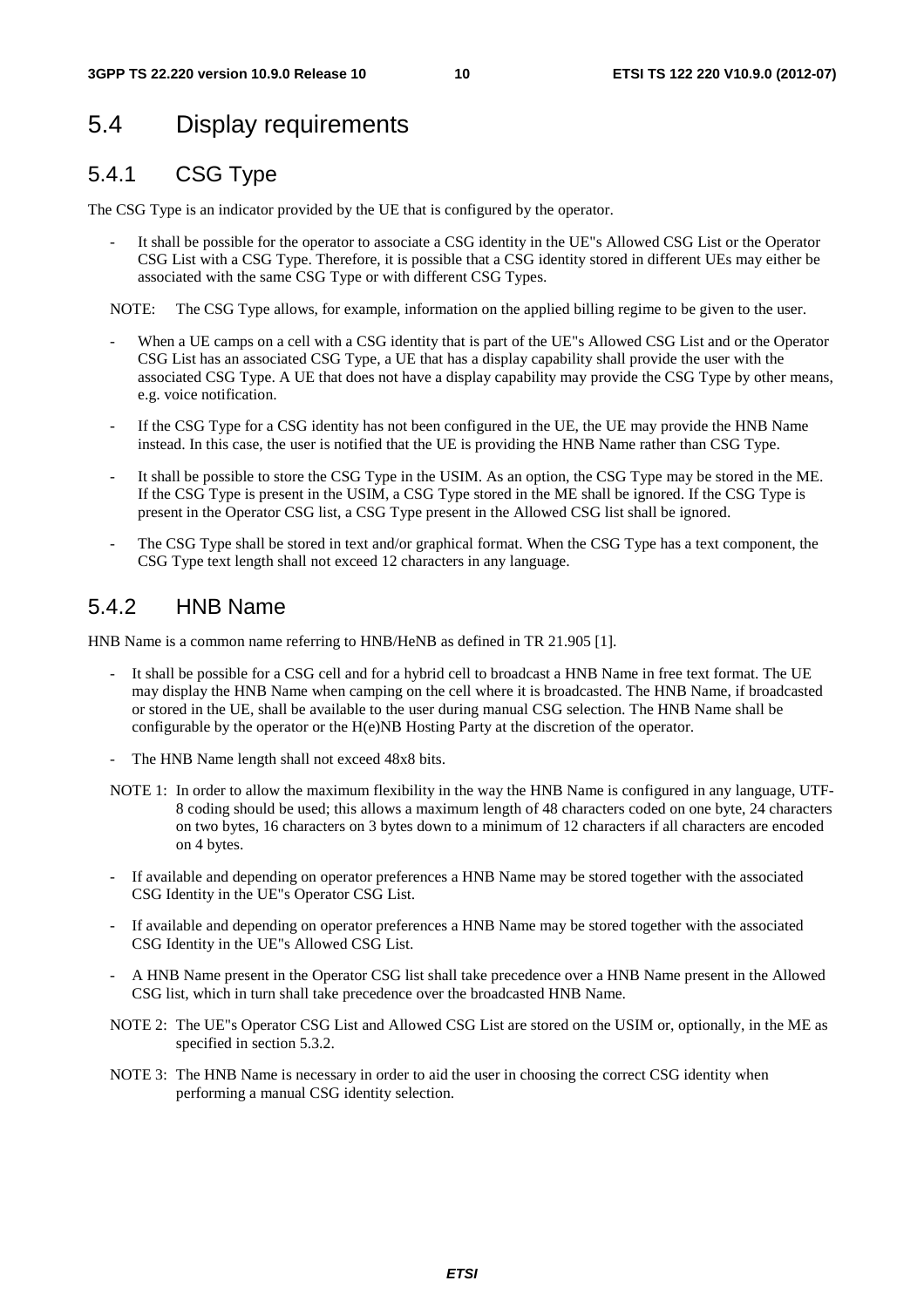### 5.5 Mobility Aspects for Home NodeB and Home eNodeB

#### 5.5.1 PLMN selection

The standard automatic and manual network selection procedures are used to register a UE on a PLMN via a H(e)NB.

#### 5.5.2 Idle-mode operation

In addition to normal cell reselection procedures, the following requirements apply:

- It shall be possible to support idle mode mobility between a  $H(e)NB$  cell and other cells and between  $H(e)NB$ cells.
- A UE in idle mode shall prefer to select a cell whose CSG Identity is in the UE"s Allowed CSG List or in the Operator CSG list, when the cell reselection criteria has been met.

NOTE: All CSG identities on the Allowed CSG list and the Operator CSG list have the same priority.

The cell reselection procedure should not result in excessive power consumption in the UE.

#### 5.5.3 Connected mode operation

- It shall be possible to support service continuity, including handover, between a  $H(e)NB$  cell and other cells and between H(e)NB cells.
- For operational and deployment purposes, handovers between a H(e)NB cell and other cells and between H(e)NB cells should not significantly increase mobility related signalling.
- Data session(s) may be terminated by the network after the UE leaves the H(e)NB coverage area on a per UE basis (e.g. based on subscriber tariff change).

#### 5.5.4 Manual CSG selection

The user shall be able to request the UE to perform a scan for available CSGs. When such request is received the UE shall perform a scan of available CSGs, their CSG Identities and their HNB Names. In the UE display, the available CSGs shall be represented by their associated HNB Names and PLMN Name(s). If the HNB Name is not available, the CSG Identity shall be displayed instead.

An indication shall be given to the user as to which of the available CSGs is contained in the Allowed CSG List or Operator CSG list. The available CSGs shall be displayed in the following order:

- The CSGs, whose CSG Identities are contained in the Allowed CSG list.
- The CSGs, whose CSG Identities are contained in the Operator CSG List.
- Any other CSG, whose CSG Identity is not included in the Allowed CSG List or the Operator CSG list.

The HPLMN shall configure, on a PLMN basis, the UE to display the available CSGs so that either:

- all CSGs are displayed, or
- only CSGs in the Operator CSG List are displayed.
- NOTE: It is assumed that OMA DM/OTA will be used by the HPLMN to configure the ME/USIM

By default, the UE shall display all available CSGs for any PLMN, unless the UE has been configured by the HPLMN, for a specific PLMN, to display only CSGs in the Operator CSG List that are available.

When the user selects an entry in the list, the UE shall reselect any of the available cells with the CSG chosen by the user.

The UE shall attempt to register to the PLMN.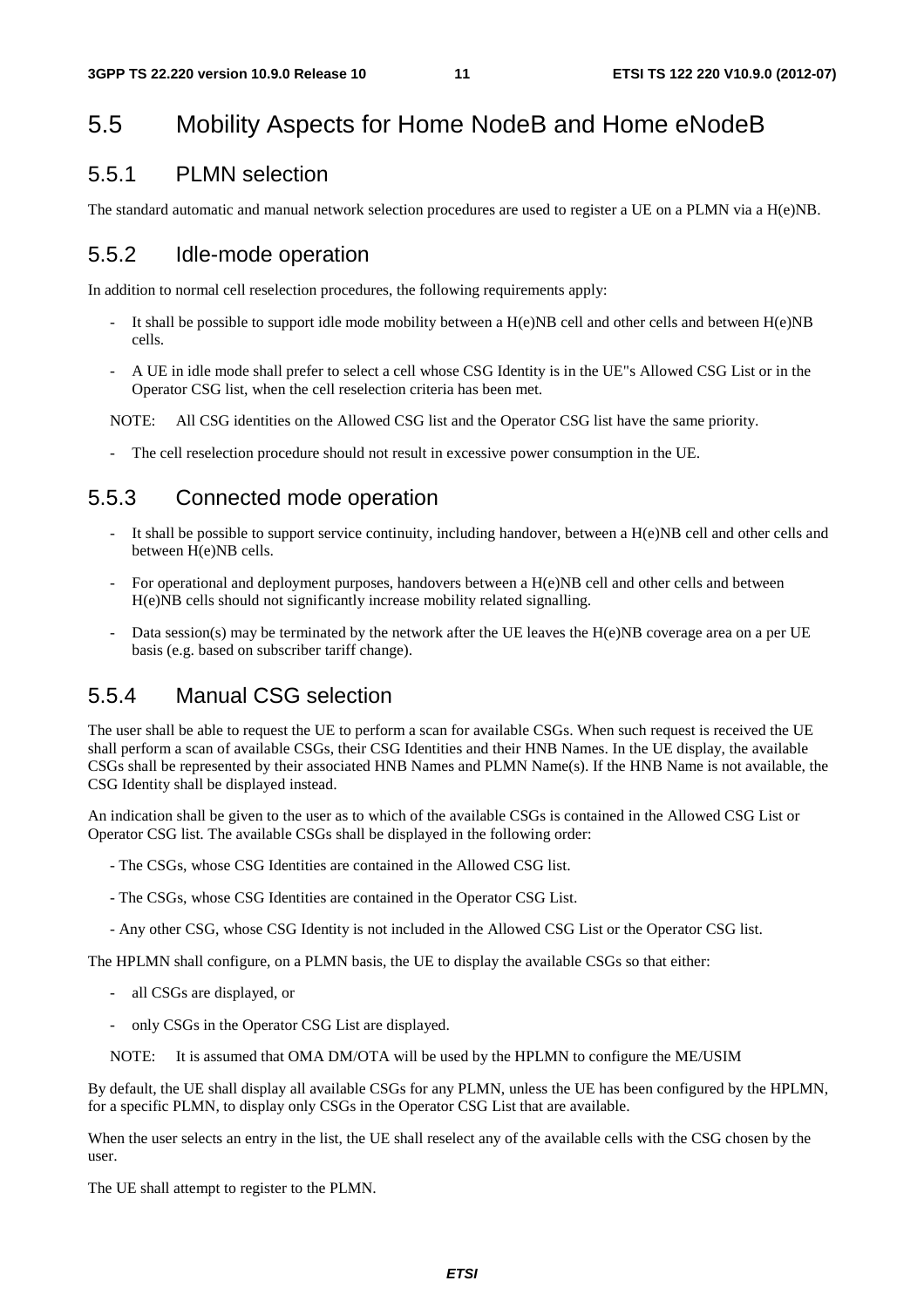If the registration attempt is accepted, the UE shall add the CSG identity to the Allowed CSG list unless the cell is a hybrid cell or the identity is already present in the list.

If the registration attempt is accepted and the UE is allowed to add the CSG identity to the Allowed CSG list then the UE may add the broadcasted HNB Name to the Allowed CSG list.

If the registration attempt is rejected and the CSG entry is in the Allowed CSG list, that CSG and the associated HNB Name shall be removed from the Allowed CSG list.

In addition, when the user manually selects a CSG in a PLMN, which is different from the last registered PLMN, the following behaviour applies:

- The UE shall enter into Manual PLMN Selection state.
- The UE shall attempt to register to the PLMN. This PLMN shall not be stored as the Last Registered PLMN.
- When the UE is no longer in the service area of the CSG the UE shall return to the previous PLMN Selection state.

#### 5.6 Services support

#### 5.6.1 General

- Subject to availability of network resources there shall be no difference in the user experience when using the PLMN provided services via H(e)NB or via NodeB/eNodeB (NB/eNB).
- Depending on operator preferences and in compliance with regulatory requirements ETWS and PWS [9] shall be supported.
- Any additional registration and paging load as a result of H(e)NB deployment shall be minimized.
- Deployment of H(e)NBs and NB/eNBs on the same spectrum should not degrade the performance of UEs receiving service from NB/eNBs.
- Deployment of H(e)NBs and NB/eNBs on the same spectrum should not degrade the NB/eNB"s coverage and capacity.

#### 5.6.2 Emergency services

- Subject to local regulatory requirements, H(e)NB shall support emergency calls, as specified in TS 22.101 [4].
- It shall be possible for the operator to provide location information of the UE attempting an emergency call over a H(e)NB. The location information shall be sufficiently accurate to comply with the regulatory requirements that apply to the area where the  $H(e)NB$  is deployed.

#### 5.6.3 IMS Interworking

The operator can provide CS-to-IMS interworking as specified in the IMS Centralized Services clause of TS 22.101 [4].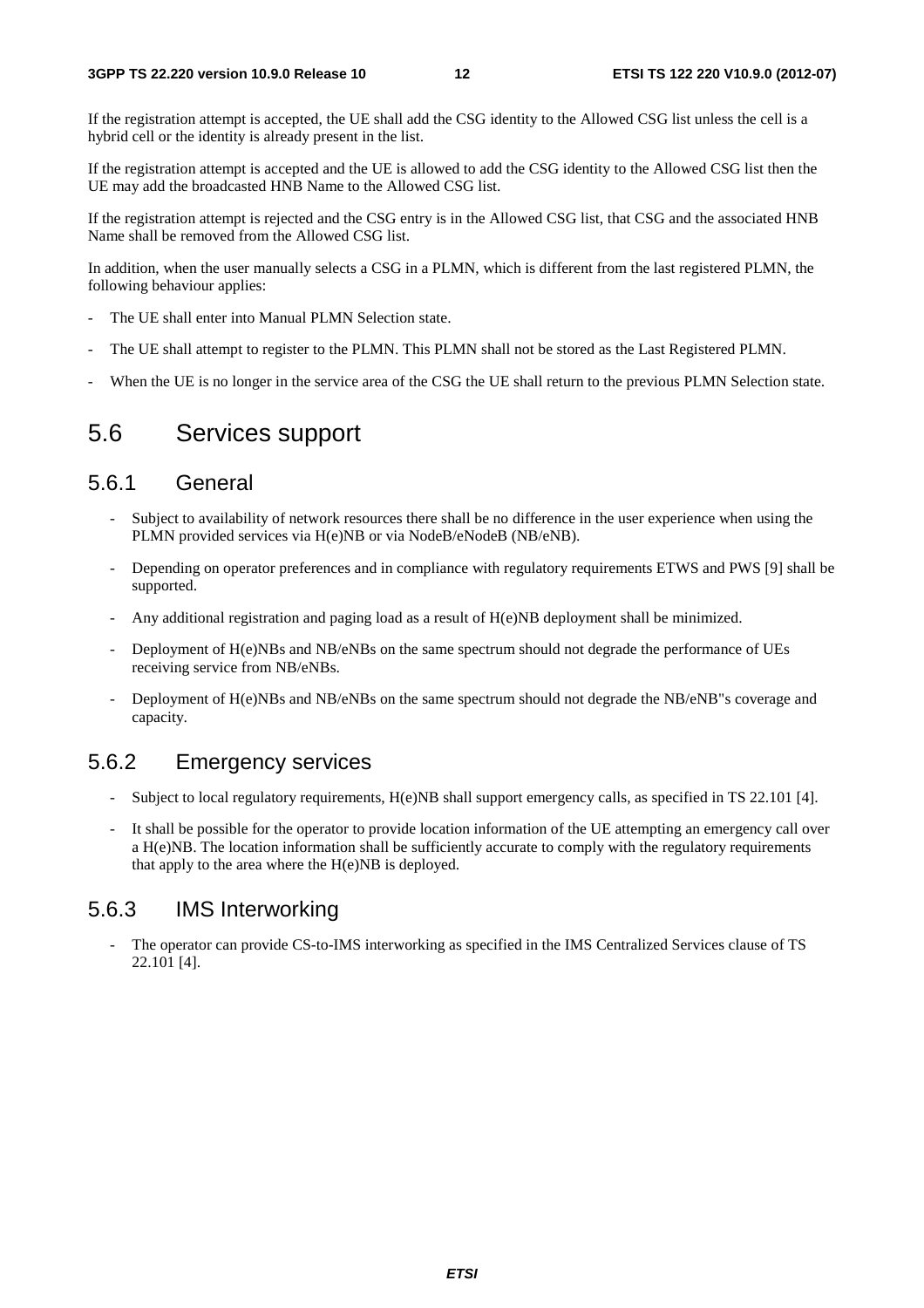### 5.7 Local IP Access (LIPA)

#### 5.7.1 Description

Local IP Access provides access for IP capable UEs connected via a H(e)NB (i.e. using H(e)NB radio access) to other IP capable entities in the same residential/enterprise IP network. Data traffic for Local IP Access is expected to not traverse the mobile operator"s network except mobile operator network components in the residential/enterprise premises. Signaling traffic will continue to traverse the mobile operator network. The residential/enterprise IP network itself and the entities within that network are not within the scope of 3GPP standardisation.

NOTE: It is not precluded that a small amount of data traffic for Local IP Access (e.g. user packets that trigger paging) be forwarded via the mobile operator's network, provided there is a trust relationship between the H(e)NB hosting party and the mobile operator.





scope of Local IP access

#### 5.7.2 General requirements

A H(e)NB subsystem shall be able to support Local IP Access in order to provide access for IP capable UEs connected via a H(e)NB subsystem (i.e. using H(e)NB radio access) to other IP capable entities in the same residential/enterprise IP network.

- Simultaneous access from a UE to the mobile operator"s core network and Local IP Access to a residential/enterprise IP network shall be supported.
- Subject to regulatory requirements, Local IP Access traffic shall be routable only between the UE, H(e)NB and other entities within the residential/enterprise IP network.
- A UE shall have a valid subscription with the mobile operator in order to use Local IP Access.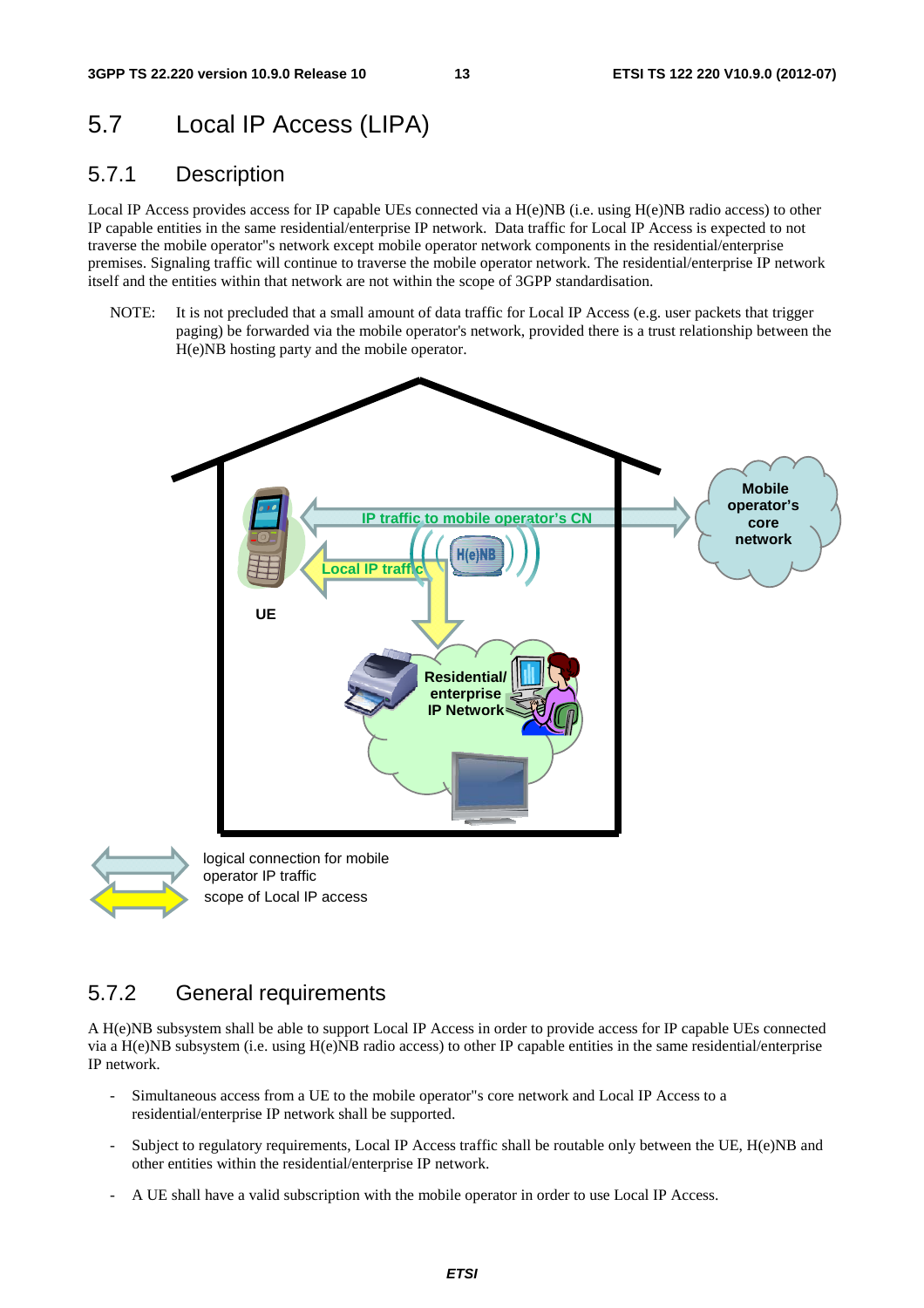- A UE shall be able to use Local IP Access in a visited network subject to roaming agreement between mobile operators.
- The HPLMN shall be able to enable/disable LIPA usage when the UE roams to particular VPLMNs.
- Local IP Access shall not affect services running in parallel for the same UE.
- Pre-Rel 10 UEs should be able to use Local IP Access.
- The user may be notified when a  $H(e)NB$  provides access to a residential/enterprise IP network
- A UE using Local IP Access shall be contactable by another IP endpoint in the same residential/enterprise IP network via Local IP Access.
- The operator shall be able to configure the network to support connection request from a UE so that a LIPA connection is used when the UE is located within the residential/enterprise IP network, and a regular connection via the Core Network is used otherwise.
- The mobile operator shall be able to configure the  $H(e)NB$  to enable/disable Local IP Access.
- The mobile operator shall be able to enable/disable Local IP Access per user subscription per CSG.
- The H(e)NB Hosting Party, within the limits set by the mobile operator, shall be able enable/disable Local IP Access per H(e)NB.
- The H(e)NB subsystem shall allow the mobile operator to make traffic and signalling performance measurements related to Local IP Access for each user and for the H(e)NB.
- The H(e)NB subsystem shall allow the mobile operator to collect fault management information related to Local IP Access for each H(e)NB.
- NOTE: It is possible for the H(e)NB Hosting Party to use additional access control mechanisms (e.g. using a password) to restrict access of UEs to the residential/corporate IP network. However, such additional access control is out of scope of 3GPP standardisation.
- Local IP Access shall not compromise the security of the mobile operator"s network.

### 5.8 Managed Remote Access to home based network

- The H(e)NB may support remote access for a CSG member to the home based network from a UE via a PLMN in order to provide access to IP capable devices connected to the home based network.
- It shall be possible to restrict the access to the home based network on per-subscriber basis (e.g. some subscribers may have managed access to their home network and others may not).

### 5.9 Void

#### 5.10 UICC and H(e)NB

Optionally, the H(e)NB may support identification and authentication of the H(e)NB Hosting Party by means of a UICC-based application.

This application may also contain information for the initial provisioning (e.g. the O&M system contact).

If the H(e)NB supports the H(e)NB Hosting Party application,

The H(e)NB shall support the use of the operator"s UICC application management platform to configure the Hosting Party application.

Note: UICC application management is specified in 3GPP TS 31.115 [11] and 3GPP TS 31.116 [12].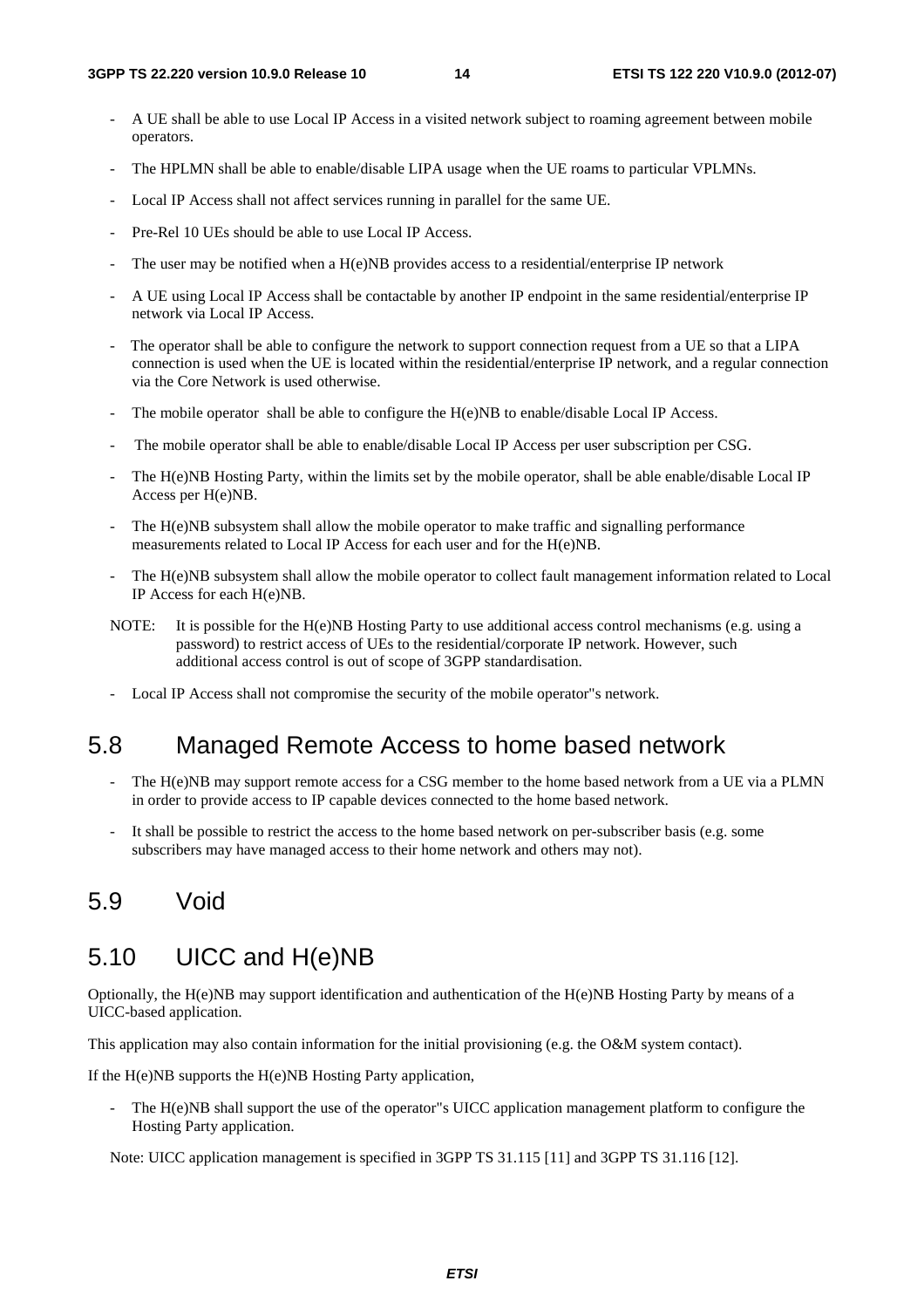- 5.11 Void
- 5.11.1 Void
- 5.11.2 Void

# 6 Requirements for Home NodeB

### 6.1 Access Control

- It shall be possible to control access (i.e. accept and reject connection requests) of pre-Release 8 UEs.

NOTE: Such mechanisms may be different for those used to access control a Release 8 UE.

- The operation of a HNB shall not adversely impact the performances of a pre-Release 8 UEs operating in the area where the HNB is active and vice versa.
- The total bandwidth from the HNB towards the network for 4 simultaneous TS11 or TS12, including signalling and overhead, shall not exceed 200 kbps

### 6.2 Void

### 7 Requirements for Home eNodeB

- 7.1 Services support
- 7.1.1 Void

# 8 Quality of Service

### 8.1 General

- Subject to agreement between the mobile operator and the broadband access provider, it shall be possible to request resources from the broadband IP backhaul for the QoS treatment for sessions traversing the H(e)NB subsystem.

### 8.2 Admission Control

- The network shall be able to perform admission control based on the available H(e)NB backhaul resource.
- The network shall be able to set different criteria for admission control in a hybrid cell for CSG and non-CSG members.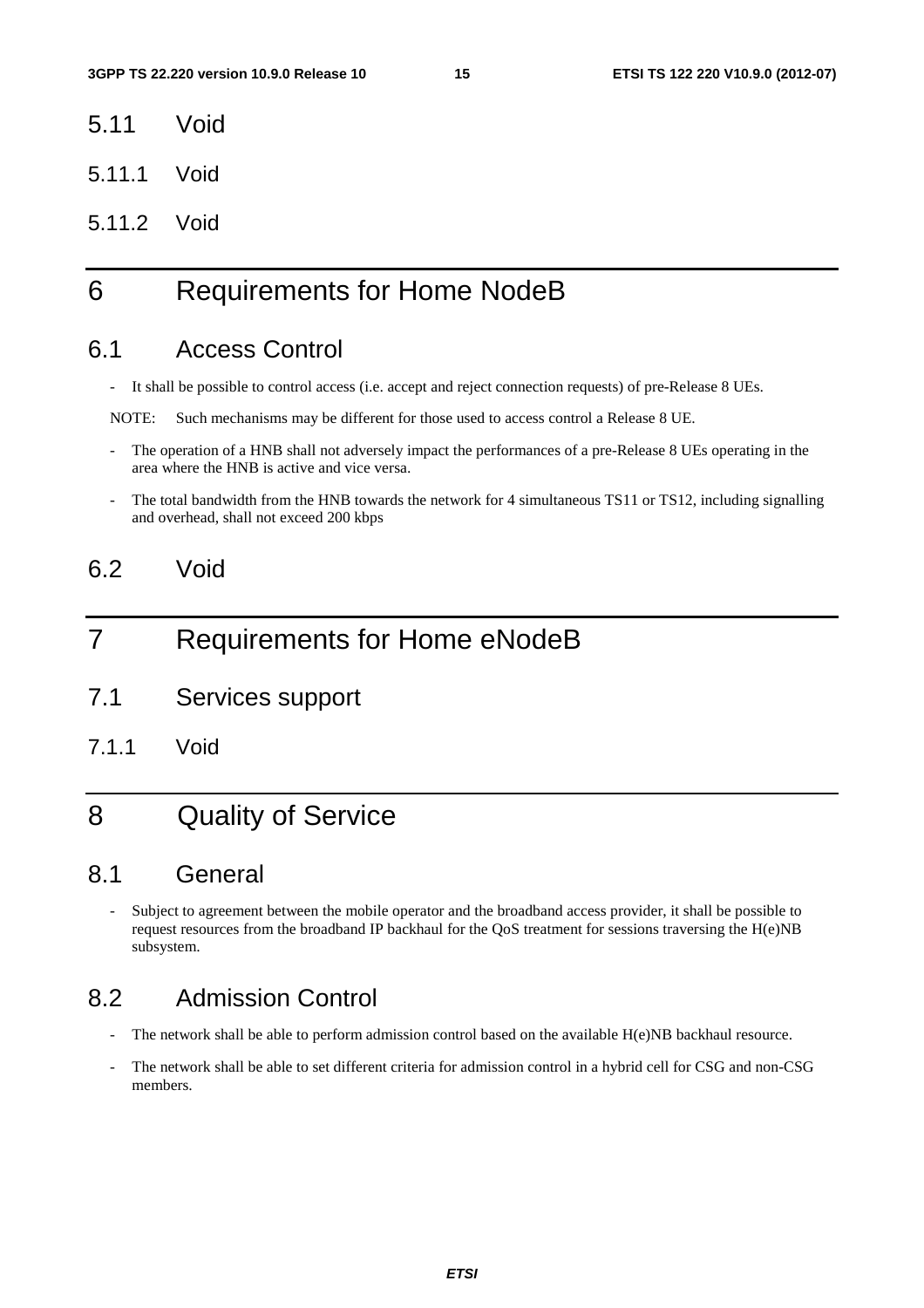# 9 Security and privacy

#### 9.1 General

- The use of H(e)NB shall not compromise the security of any PLMN or broadband access network.

### 9.2 Security Requirements

- The H(e)NB shall provide a high level of security, equivalent or better than Rel-8 3GPP systems.
- Security policy shall be under the control of the H(e)NB network operator.
- The H(e)NB shall not impact the security of the UE.

### 9.3 Privacy

- The H(e)NB shall not compromise user privacy for UEs that are using the H(e)NB, including communication confidentiality, location privacy and identity protection.

# 10 Charging Aspects

NOTE: Refer to charging requirements in TS 22.115 [8]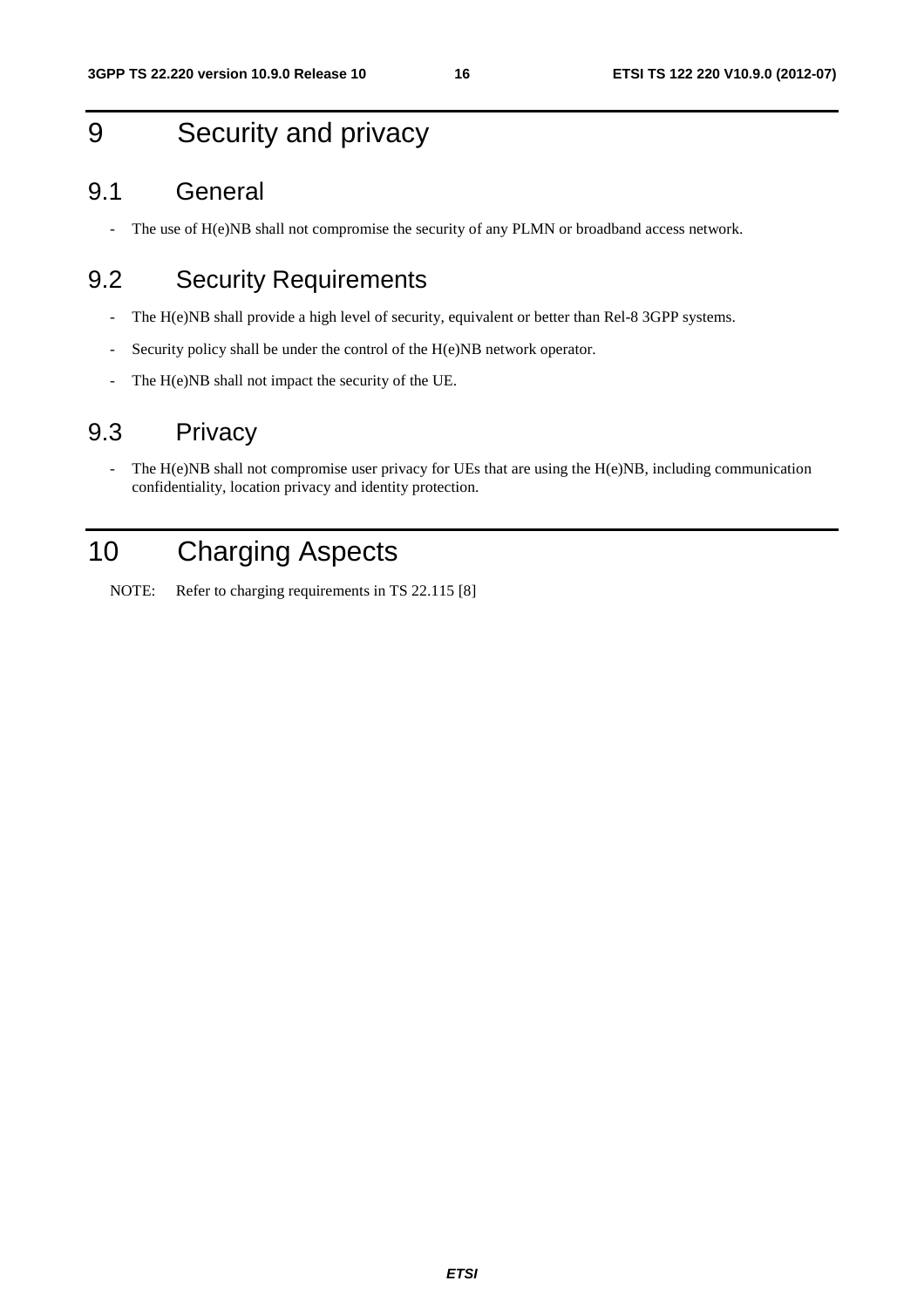### Annex A (informative): Use cases

These use cases do not imply any requirement beyond that which is contained in the normative part of this TS.

#### **Usecase-1: H(e)NB Mobility**

User A connects to the H(e)NB via mobile device. User A should be able to move around within the H(e)NB coverage in the home or enterprise. User should also be able to invoke additional services based on user policy and operator policy.

#### **Usecase-2: H(e)NB Guest Users**

User A and User B are subscribers of Operator 1 and Operator 2 respectively. User A visits User B in his home and User B allows User A to use H(e)NB in User B"s home. User A should be able to access all the services he is subscribed to from Operator 1 based on the policies set by User B and operator 2. Operator 1 and Operator 2 have roaming agreement.

#### **Usecase-3: HNB/HeNB – NB/eNB Handovers**

User A subcribes to cellular services of Operator 1 and is authorised to access a HNB/HeNB from same or other operator. User A starts service in the H(e)NB coverage and continues moving into a cellular network. Similarly User A starts service in cellular network and continues moving into H(e)NB coverage. User A does not see any impact on services due to mobility in both cases.

#### **Usecase-4: Access to Home based services**

User A connects to the H(e)NB via mobile device. User A should be able to access home based services (e.g. local digital media servers and digital media players) from the mobile device. Other users may access the home based services subject to H(e)NB Hosting Party policies.

#### **Usecase-5: Media Transfer**

User A connects to the H(e)NB via mobile device. User A starts viewing video streaming service on the mobile device. User A then wants to continue viewing the video on a different screen for better viewing. User A should be able to transfer the session to a high-definition TV or PC connected via broadband connection. User A should also be able to transfer the session from the TV or PC to a mobile device and continue the session in the H(e)NB coverage and also in the cellular network.

#### **Usecase-6: IMS capable HNB used for coverage purposes**

In this scenario, the reason for an operator to introduce IMS capable HNB is to offload voice traffic from his existing CS core network to IMS. However, as in this scenario the usage of 'legacy' services (e.g. CS Fax) is still assumed - only the utilization of network resources is to be changed - it is requested that IMS capable HNB provides all the services/ capabilities that are provided through regular Node B from the beginning.

#### **Usecase-7: IMS capable HNB for a new business model**

This scenario starts with a view that HNB is located in the user"s residence and the UE is the preferred equipment to interact with home services/ applications. New business can be expected there. In this scenario, some of the CS services/ capabilities that are provided through regular Node B might not be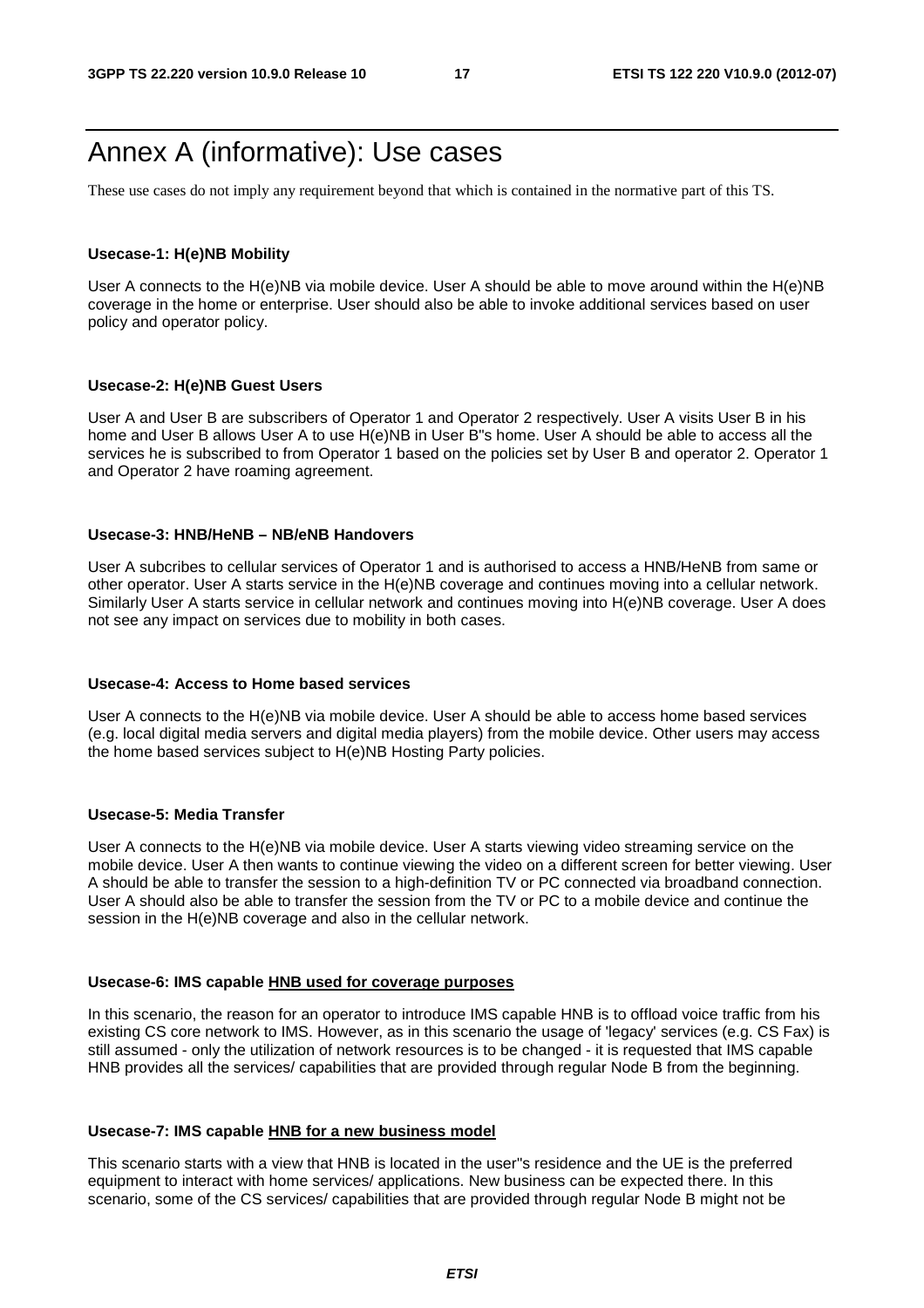needed or might be provided in a later step if the operator could instead offer attractive new services under IMS capable HNB only.

#### **Usecase-8: IMS capable HNB for Green field operator**

This scenario expects new players to get into the mobile market. In this scenario, they would aim to deploy cost efficient and future proof infrastructure, i.e. no CS domain but IMS/PS domain only, regardless of whether or not UEs have IMS client on them.

#### **Usecase-9: Hybrid access mode**

In order to improve the coverage in a shopping mall, H(e)NBs are deployed. The shopping mall owner may have been provided a special deal by the network operator where the employees of the shopping mall will get preferential charging rates and priority access when accessing services via these H(e)NBs. In exchange, the shopping mall owner allows the public to use the H(e)NBs to access the normal network operator services. The H(e)NB Hosting Party should not need to manage the public access and the public should not need to do anything special in order to get services on the H(e)NB.

#### **Use case-10: Open access mode**

Typically to enhance coverage or capacity of an operator"s public network, for example in railway stations, airports, stadiums, etc, taking benefit of the H(e)NBs additional functionality (e.g. uncoordinated deployment).

#### **Usecase-11: HNB interacts with Home network**

User A connects with his UE (possibly a pre-Rel 9 UE) to the HNB with IMS Interworking and Local IP Access to the home network capabilities. The home network accommodates home network devices (Intercom, Door lock, Network radio, Photo server, etc.) and the HNB. User A should be able to communicate with a visitor at Intercom via the mobile device.

#### **Usecase-12: HNB interacts with IP-PABX**

User A connects with his UE (possibly a pre-Rel 9 UE) to a HNB with IMS Interworking and Local IP Access to the home network capabilities at an office. The HNB might be deployed and interconnect with an enterprise extension telephone system (e.g. SIP based PABX). User A should be able to make/receive an extension call to/from fixed line UE under SIP based PABX. In addition, User A with the mobile device and User B with computers should be able to access a common groupware server at the office and share the same information such as schedule, emails, etc.

#### **Usecase-13: Electronic customer guide in shopping centre, using Local IP access**

A department store or shopping centre provides electronic shopping guide. When user A enters into a shopping centre where a shopping centre H(e)NB is installed, an invitation indication shows up on his mobile device which he accepts. This allows him access to the centre"s H(e)NB. Subsequently, he accesses the centre"s customer service server, which is only accessible through the H(e)NB where he uploads his shopping list. The customer service server responds a list of sale items of similar nature. He accepts or declines the various choices and the final shopping list is downloaded to his UE. While user A is waiting, User A watches free TV show or advertisement provided through the H(e)NB for the shop customer. While in the shopping centre the user has simultaneous access to operator"s and local shopping centre services.

#### **Usecase-14: Local IP Access**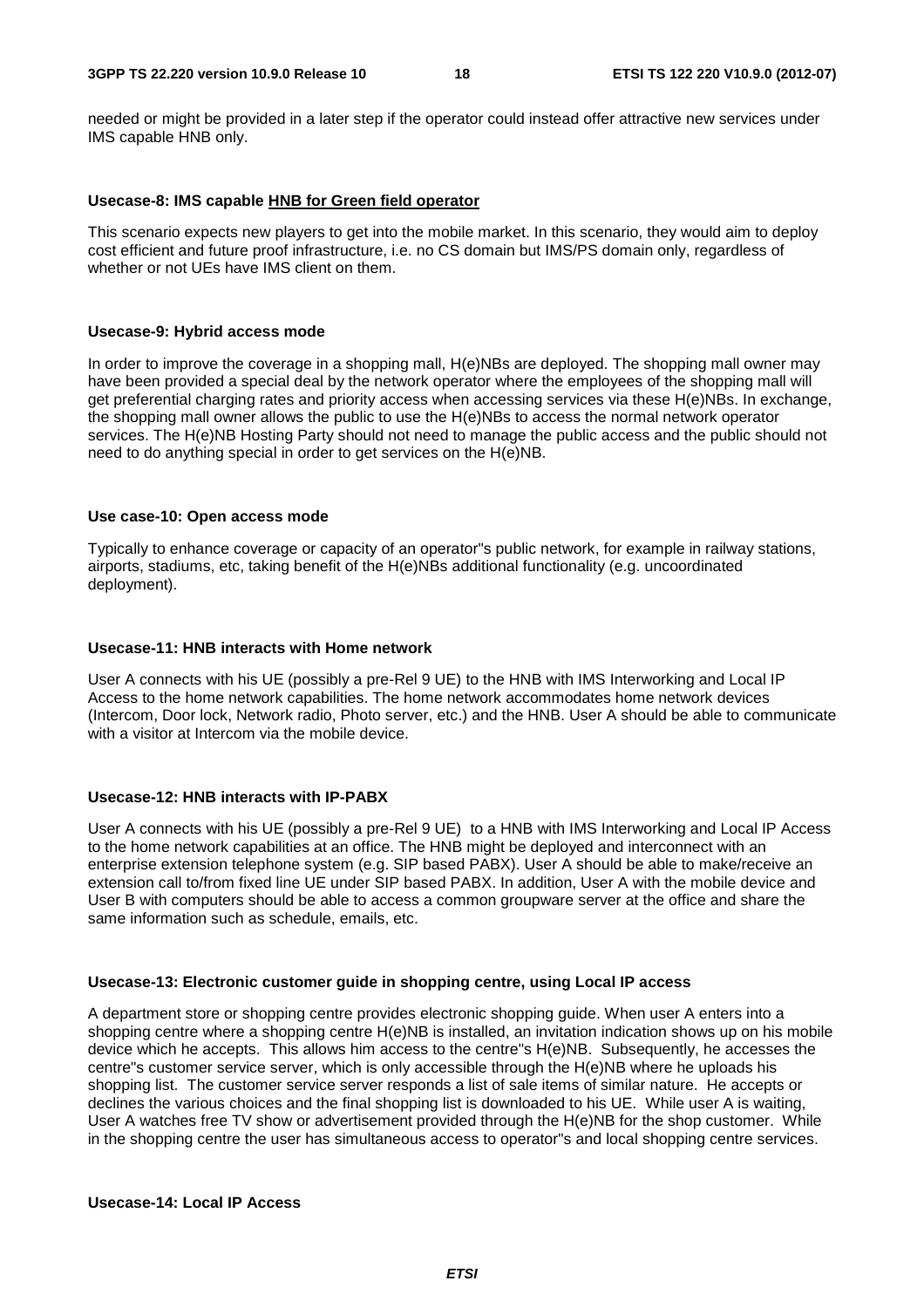The user has the subscription through home operator H. The user is served by the home operator H. The UE obtains IP connectivity in both a local gateway to obtain local connectivity for IMS services (e.g. as in local IP access or for enterprise scenarios with call to other terminals in the PABX area) and to a home gateway (as in normal connectivity for IMS services). For IMS sessions to be routed to e.g. remote terminals, the traffic is sent through the connectivity with the home gateway, whereas for IMS session that can be routed locally (e.g. based on local phone number), the traffic is sent through the connectivity with the local gateway through the local IP access. Whether the UE routes a specific IMS session through the local access or the home gateway can be controlled on a per session basis. Also, the UE may obtain local connectivity by default (e.g. based on static configuration by the operator) or dynamically based on indication by the IMS server.

#### **Usecase-15:**

Subscriber A from Network A owns HNB/HeNB A because of no macro network coverage . Guest user B from Network B visits subscriber A"s house. Subscriber A wants to allow guest user B access to HNB/HeNB A while the guest user B is visiting.

#### **Usecase-16:**

Corporation A has sites in country A, B and C. Corporation A has employees from country A and B. Employees in country A are from Operator AA and AB. Employees in country B are from Operator B. Corporation A has HNB/HeNB in country A from Operator AA and country B from Operator B. Employees from country A and B are allowed access to HNB/HeNBs in country A and B.

#### **Usecase-17: Content-sharing services in the residential IP network**

During a trip to the zoo Alice has taken several pictures and has recorded a video clip on her UE. After returning home her UE connects to the H(e)NB in the home and accesses the residential IP network. The local devices (video, printer, ..) are automatically discovered by the UE. Alice views the videos on her video player, prints photos on her printer, uploads her media onto media server, and downloads media for her next outing.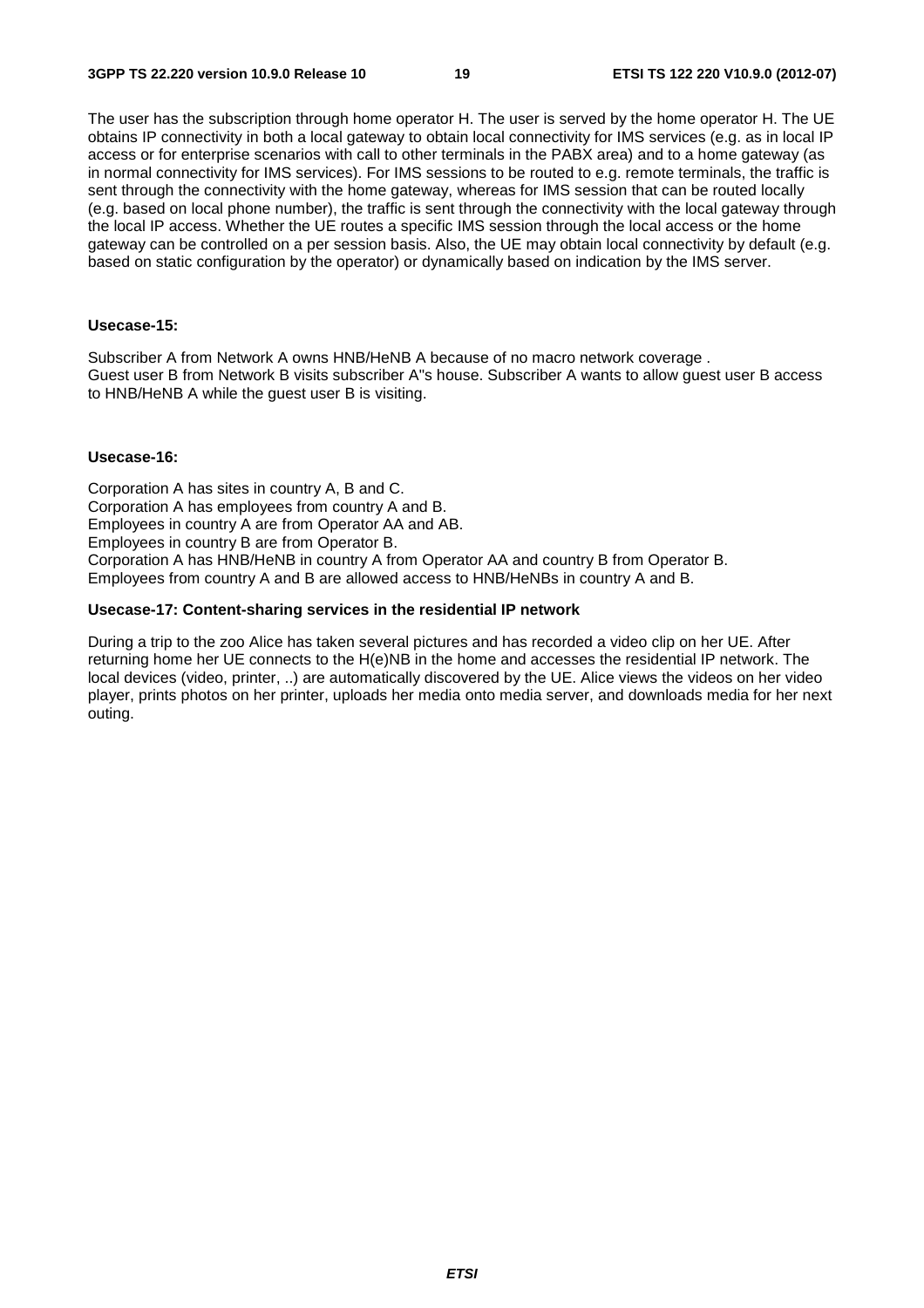# Annex B (informative): Clarification of H(e)NB Access Modes

Table B.1 illustrates the different H(e)NB Access Modes and what access is allowed for UEs of any release depending on whether the UE is allowed access to the CSG.

In Table B.1 'Access' means 'Access to services'.

'Preferential access' means the user will get preferential access to the cell.

|                              | <b>H(e)NB Access Mode</b> |           |                            |  |  |  |
|------------------------------|---------------------------|-----------|----------------------------|--|--|--|
|                              | Open                      | Closed    | <b>Hybrid</b>              |  |  |  |
| UE allowed access to CSG     | Access                    | Access    | <b>Preferential Access</b> |  |  |  |
| UE not allowed access to CSG | Access                    | No Access | Access                     |  |  |  |

#### **Table B.1: H(e)NB access for UEs of any release**

NOTE: Pre Release 8 UEs can only access HNBs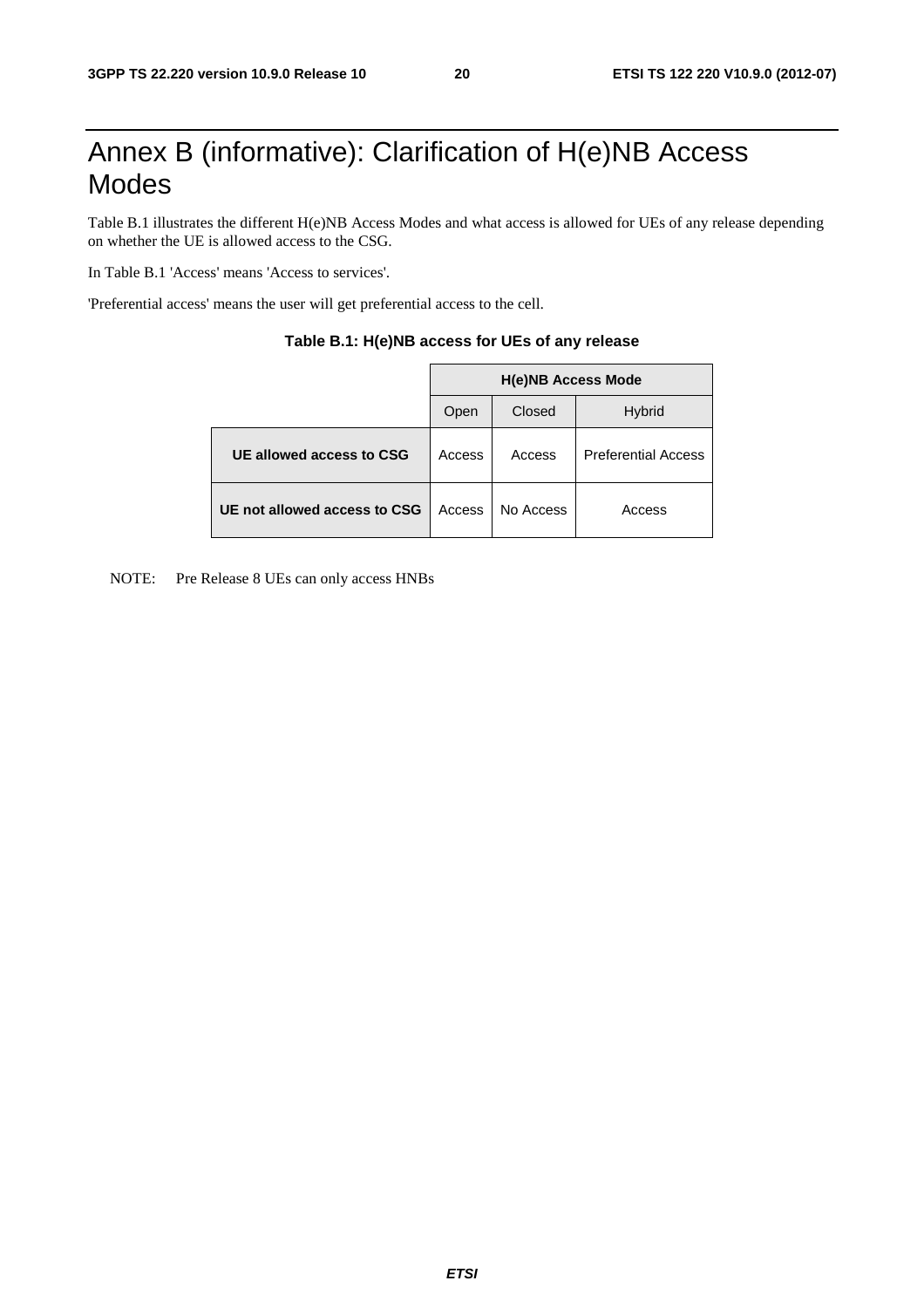# Annex C (informative): Overview of identifiers and names.

| item                            | used for                                                                                | associated with                                                                                              | permanently stored in                                                                                                                                                             | distribution method                                                                                                                                                                                                                                                                                                                                                   | displayed to user                    | comment                                                                                                                                            |  |
|---------------------------------|-----------------------------------------------------------------------------------------|--------------------------------------------------------------------------------------------------------------|-----------------------------------------------------------------------------------------------------------------------------------------------------------------------------------|-----------------------------------------------------------------------------------------------------------------------------------------------------------------------------------------------------------------------------------------------------------------------------------------------------------------------------------------------------------------------|--------------------------------------|----------------------------------------------------------------------------------------------------------------------------------------------------|--|
| H(e)NB<br>equipment<br>identity | administrative<br>$\bullet$<br>purposes                                                 | H(e)NB (physical<br>entity)                                                                                  | H(e)NB<br>$\bullet$<br>administration<br>$\bullet$<br>database of the operator                                                                                                    | O&M procedures                                                                                                                                                                                                                                                                                                                                                        | NO                                   | not known to UE,<br>therefore not useable by<br>UE to identify a<br>H(e)NB                                                                         |  |
| <b>CSG</b><br>identity          | automatic and<br>manual CSG<br>selection<br>access control<br>$\bullet$<br>to CSG cells | a CSG, i.e.<br>$\bullet$<br>a group of users<br>(UEs).<br>One or More<br>$\bullet$<br>H(e)NBs<br>(CSG cells) | H(e)NB<br>$\bullet$<br>administration<br>database of the operator<br>• Allowed CSG List<br>in the UE if user (UE)<br>is member of CSG<br>(USIM entry takes<br>precedence over ME) | provided by O&M<br>to $H(e)NBs$<br>provided by home<br>PLMN to UEs (the<br>Home PLMN and<br>Visited PLMN should<br>synchronize this<br>information)<br>Provided<br>$\circ$<br>to the UE<br>by OMA<br>DM when<br>stored in<br>the ME,<br>Provided<br>$\Omega$<br>to the UE<br>by OTA<br>when<br>stored in<br>the USIM<br>Provided to UE<br>via manual CSG<br>selection | YES, if HNB Name<br>is not available | A CSG identity is<br>unique within a PLMN.<br>In the UE a CSG ID,<br>together with a network<br>identifier, identifies a<br>CSG globally uniquely. |  |

### **Table C.1: Overview of identifiers and names**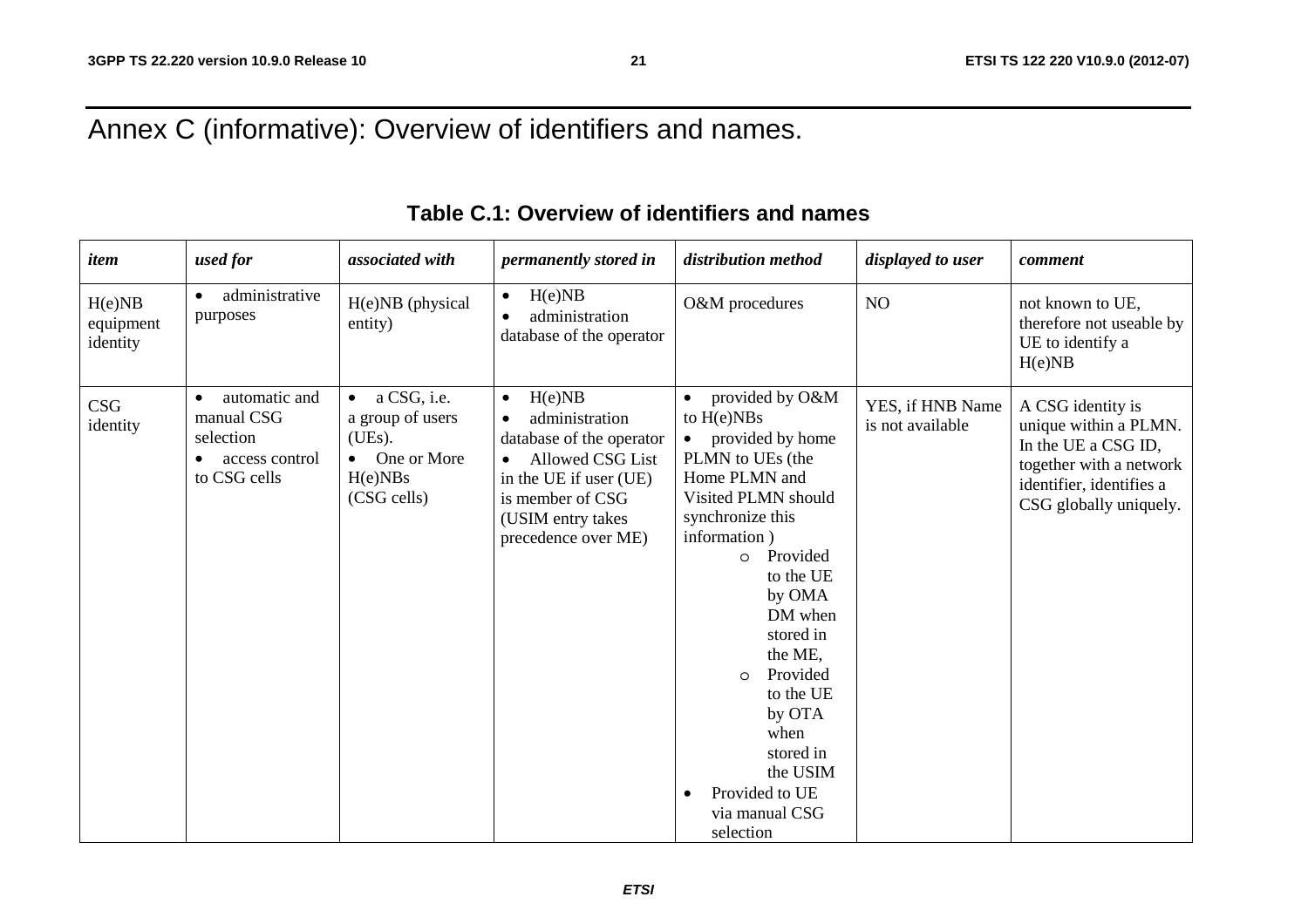|                        |                                                                                                                                               |                                                             |                                                                                      | broadcasted by<br>$\bullet$<br>H(e)NB                                                                                       |                                                                                                                                             |                                                                                                                                                                                                                                                                                                                              |
|------------------------|-----------------------------------------------------------------------------------------------------------------------------------------------|-------------------------------------------------------------|--------------------------------------------------------------------------------------|-----------------------------------------------------------------------------------------------------------------------------|---------------------------------------------------------------------------------------------------------------------------------------------|------------------------------------------------------------------------------------------------------------------------------------------------------------------------------------------------------------------------------------------------------------------------------------------------------------------------------|
| HNB name<br>(optional) | for supporting<br>(ease of use)<br>manual CSG<br>selection, display-<br>ing a 'friendly'<br>name to the user                                  | CSG identity<br>(relationship:<br>m CSG ID:<br>n HNB names) | H(e)NB<br>$\bullet$<br>administration<br>database of the operator<br>UE<br>$\bullet$ | Provided by O&M<br>$\bullet$<br>to $H(e)NBs$<br>Optionally stored<br>$\bullet$<br>by user in UE<br>broadcasted by<br>H(e)NB | YES during manual<br>selection,<br><b>OPTIONAL</b> during<br>normal operation.<br>(USIM entry takes<br>precedence over<br>broadcast and ME) | If a HNB name is<br>stored in the UE it<br>needs to be associated<br>with a CSG identity.<br>Initial configuration in<br>the UE may be done by<br>the operator (e.g. at<br>point of sale). Later, a<br>HNB name is implicitly<br>associated to the<br>current CSG identity by<br>the UE when the user<br>stores the HNB name |
| CSG Type               | for additional<br>information (on<br>e.g. billing mode)<br>to the user when<br>camping on a CSG<br>cell (i.e. after CSG<br>has been selected) | CSG identity<br>(relationship:<br>n CSG ID:<br>1 CSG Type)  | administration<br>$\bullet$<br>database of the operator<br>UE<br>$\bullet$           | provided by initial<br>$\bullet$<br>UE configuration,<br>OTA and device<br>management to UEs                                | YES, if CSG is in<br>Allowed CSG List.<br>(USIM entry takes<br>precedence over<br>ME)                                                       | UE needs to associate a<br>CSG Type with a CSG<br>identity<br>Association done by<br>operator (the Home<br><b>PLMN</b> and Visited<br>PLMN should<br>synchronize this<br>information)                                                                                                                                        |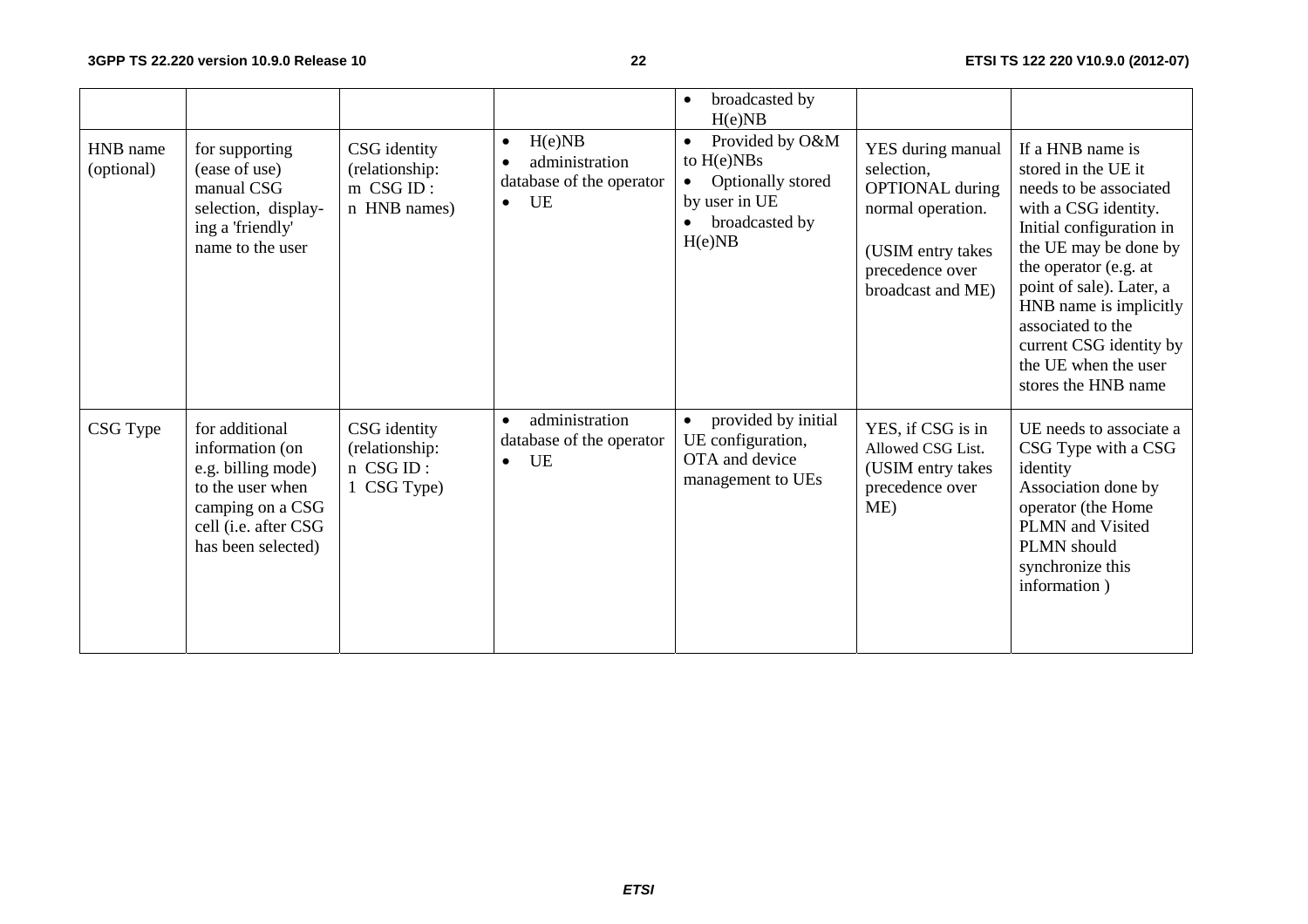# Annex D (informative): Change history

| TSG SA# SA Doc. |           | SA1 Doc              | <b>Spec</b> | <b>CR</b> | Rev            | Rel                 |                | <b>Cat Subject/Comment</b>                                                             | Old    | <b>New</b>        | WI                           |
|-----------------|-----------|----------------------|-------------|-----------|----------------|---------------------|----------------|----------------------------------------------------------------------------------------|--------|-------------------|------------------------------|
| $SP-43$         | SP-090087 |                      | 22.220      |           |                |                     |                | Approved by SA plenary.                                                                | 2.0.0  | 9.0.0             | <b>EHNB</b>                  |
| $SP-44$         |           | SP-090373 S1-091273  | 22.220      | 0002      | $\mathbf{1}$   | Rel-9               | F              | Clarification on the displaying of<br>the H(e)NB name during manual<br>CSG selection   | 9.0.0  | 9.1.0             | <b>EHNB</b>                  |
| $SP-44$         |           | SP-090373 S1-091164  | 22.220      | 0004      | $\overline{4}$ | Rel-9               | B              | Optional USIM support in<br>H(e)NB                                                     | 9.0.0  | 9.1.0             | <b>EHNB</b>                  |
| <b>SP-44</b>    |           | SP-090373 S1-091387  | 22.220      | 0011      | 3              | Rel-9               | F              | <b>Clarification on Local IP Access</b><br>Requirements                                | 9.0.0  | 9.1.0             | <b>EHNB</b>                  |
| $SP-44$         |           | SP-090373 S1-091083  | 22.220      | 0015      |                | $ReI-9$             | F              | Remove VPLMN CSG support<br>for Rel9                                                   | 9.0.0  | 9.1.0             | <b>EHNB</b>                  |
| $SP-44$         |           | SP-090373 S1-091382  | 22.220      | 0016      | 2              | Rel-9               | F              | Clarification on the requirement<br>of session diversion.                              | 9.0.0  | 9.1.0             | <b>EHNB</b>                  |
| $SP-44$         |           | SP-090373 S1-091279  | 22.220      | 0019      | $\overline{2}$ | $Rel-9$             | F              | Allowed CSG list management<br>for hybrid cells                                        | 9.0.0  | 9.1.0             | <b>EHNB</b>                  |
| $SP-44$         |           | SP-090373 S1-091158  | 22.220      | 0023      | 3              | $ReI-9$             | D              | Clarification of H(e)NB Owner /<br><b>Hosting Party</b>                                | 9.0.0  | 9.1.0             | <b>EHNB</b>                  |
| $SP-44$         |           | SP-090373 S1-091159  | 22.220      | 0024      | $\overline{2}$ | $Rel-9$             | D              | H(e)NB Operator Change                                                                 | 9.0.0  | 9.1.0             | <b>EHNB</b>                  |
| <b>SP-44</b>    |           | SP-090373 S1-091383  | 22.220      | 0025      | 2              | Rel-9               | F              | Clarification of the terminology<br>about H(e)NB access modes                          | 9.0.0  | 9.1.0             | <b>EHNB</b>                  |
| <b>SP-44</b>    |           | SP-090373 S1-091274  | 22.220      | 0026      | $\mathbf{1}$   | $Rel-9$             | F              | Minor corrections for clarification                                                    | 9.0.0  | 9.1.0             | <b>EHNB</b>                  |
| $SP-44$         |           | SP-090374 S1-091260  | 22.220      | 0005      | 1              | Rel-9               | F              | Rel 8 Rel 9 CSG lists alignment<br>(approved at SA#44 but not<br>implemented in 9.1.0) | 9.1.0  | 9.1.1             | <b>EHNB</b>                  |
| SP-45           | SP-090477 | S1-093332            | 22.220      | 0032      | 2              | Rel-9               | F              | <b>CSG Lists clarification</b>                                                         | 9.1.1  | 9.2.0             | <b>EHNB</b>                  |
| $SP-45$         |           | SP-090477 S1-093329  | 22.220      | 0035      | 1              | Rel-9               | F              | IP access approach of backhaul<br>network for H(e)NB                                   | 9.1.1  | 9.2.0             | <b>EHNB</b>                  |
| SP-45           |           | SP-090477 S1-093331  | 22.220      | 0037      | 1              | Rel-9               | D              | Editorial corrections of TS<br>22.220                                                  | 9.1.1  | 9.2.0             | <b>EHNB</b>                  |
| $SP-45$         |           | SP-090477 S1-093480  | 22.220      | 0039      | 2              | $ReI-9$             | С              | Loss of IP Backhaul Connection                                                         | 9.1.1  | 9.2.0             | <b>EHNB</b>                  |
| <b>SP-45</b>    |           | SP-090477 S1-093330  | 22.220      | 0041      | $\mathbf{1}$   | Rel-9               | $\overline{F}$ | Clarification of definition for<br>H(e)NB Hosting Party                                | 9.1.1  | 9.2.0             | <b>EHNB</b>                  |
| $SP-45$         |           | SP-090483 S1-093477  | 22.220      | 0038      | $\overline{4}$ | $Rel-10$            | F              | CR to 22.220 on Clarification of<br>QoS Requirements                                   | 9.1.1  | 10.0.0            | <b>TEI 10</b>                |
| SP-46           |           | SP-090839 S1-094318  | 22.220      | 0057      | $\mathbf{1}$   | <b>Rel-10</b>       | Α              | Simplified CSG list handling                                                           | 10.0.0 | 10.1.0            | EHNB                         |
| SP-46           |           | SP-090845 S1-094323  | 22.220      | 0067      | $\overline{2}$ | <b>Rel-10</b>       | B              | H(e)NB mobility related load<br>optimization                                           | 10.0.0 | 10.1.0            | <b>EHNBF</b>                 |
| SP-46           |           | SP-090845 S1-094380  | 22.220      | 0063      | 3              | <b>Rel-10</b>       | $\sf B$        | Requirements on HNBs in<br>enterprise environments                                     | 10.0.0 | 10.1.0            | <b>EHNBF</b>                 |
| SP-46           |           | SP-090849 S1-094328  | 22.220      | 0046      | 3              | <b>Rel-10</b>       | B              | Local IP Access requirements<br>update                                                 | 10.0.0 |                   | 10.1.0 LIPA_SIP<br><b>TO</b> |
| $SP-46$         |           | SP-090849 S1-094321  | 22.220      | 0047      | $\overline{2}$ | $Rel-10$            | <b>IB</b>      | Selected IP Traffic Offload<br>Requirements for H(e)NB<br>SubSystem                    | 10.0.0 | 10.1.0            | LIPA_SIP<br>TO               |
| SP-46           |           | SP-090849 S1-094429  | 22.220      | 0062      | 1              | $Rel-10$ B          |                | Use case for digital content<br>sharing with LIPA                                      |        |                   | 10.0.0 10.1.0 EHNBF          |
| <b>SP-47</b>    |           | SP-100186 S1-100331  | 22.220      | 0072      | 1              | <b>Rel-10</b>       | B              | Termination of data session                                                            |        |                   | 10.1.0 10.2.0 EHNBF          |
| $SP-47$         |           | SP-100186 S1-100328  | 22.220      | 0080      | 1              | $Rel-10$            |                | IMS HNB interworking alignment<br>with SA2 decision                                    | 10.1.0 | 10.2.0            | <b>EHNBF</b>                 |
| $SP-47$         |           | SP-100186 S1-100453  | 22.220      | 0092      | 3              | $Rel-10$ B          |                | Add VPLMN CSG support for<br><b>Rel-10</b>                                             |        | $10.1.0$ $10.2.0$ | <b>EHNB</b>                  |
| $SP-47$         |           | SP-100230 S1-100324r | 22.220      | 0094      | $\mathbf{1}$   | Rel-10 A            |                | Clarification of the interaction of<br>the Operator and Allowed CSG<br>lists           |        | 10.1.0 10.2.0     | EHNB                         |
| <b>SP-47</b>    |           | SP-100187 S1-100316  | 22.220      | 0070      | $\mathbf{1}$   | $ReI-10$ B          |                | Mobility for Local IP Access<br>(LIPA)                                                 |        |                   | 10.1.0 10.2.0 LIPA_SIP<br>TO |
| <b>SP-47</b>    |           | SP-100187 S1-100012  | 22.220      | 0071      |                | <b>Rel-10</b>       | $\overline{F}$ | Removal of SIPTO common<br>requirements                                                | 10.1.0 | 10.2.0            | LIPA_SIP<br>TO               |
| SP-47           |           | SP-100187 S1-100326  | 22.220      | 0082      | 3              | $\overline{Rel.10}$ | B              | Clarification of requirements for<br>LIPA                                              |        | $10.1.0$ $10.2.0$ | LIPA_SIP<br>то               |
| <b>SP-47</b>    |           | SP-100188 S1-100025  | 22.220      | 0073      | $\overline{a}$ | <b>Rel-10 A</b>     |                | H(e)NB Hosting Party USIM<br>management                                                |        | 10.1.0 10.2.0     | <b>TEI-10</b>                |
| $SP-48$         |           | SP-100402 S1-101248  | 22.220      | 0100      | 3              | $Rel-10$ $F$        |                | Enable/disable Selected IP<br>Traffic Offload per H(e)NB                               |        | 10.2.0 10.3.0     | LIPA_SIP<br>TO               |
| $SP-48$         | SP-100399 | S1-101250            | 22.220      | 0101      | $\overline{4}$ | $Rel-10$            | F              | Clarification of the CSG list in                                                       |        | 10.2.0 10.3.0     | <b>EHNBF</b>                 |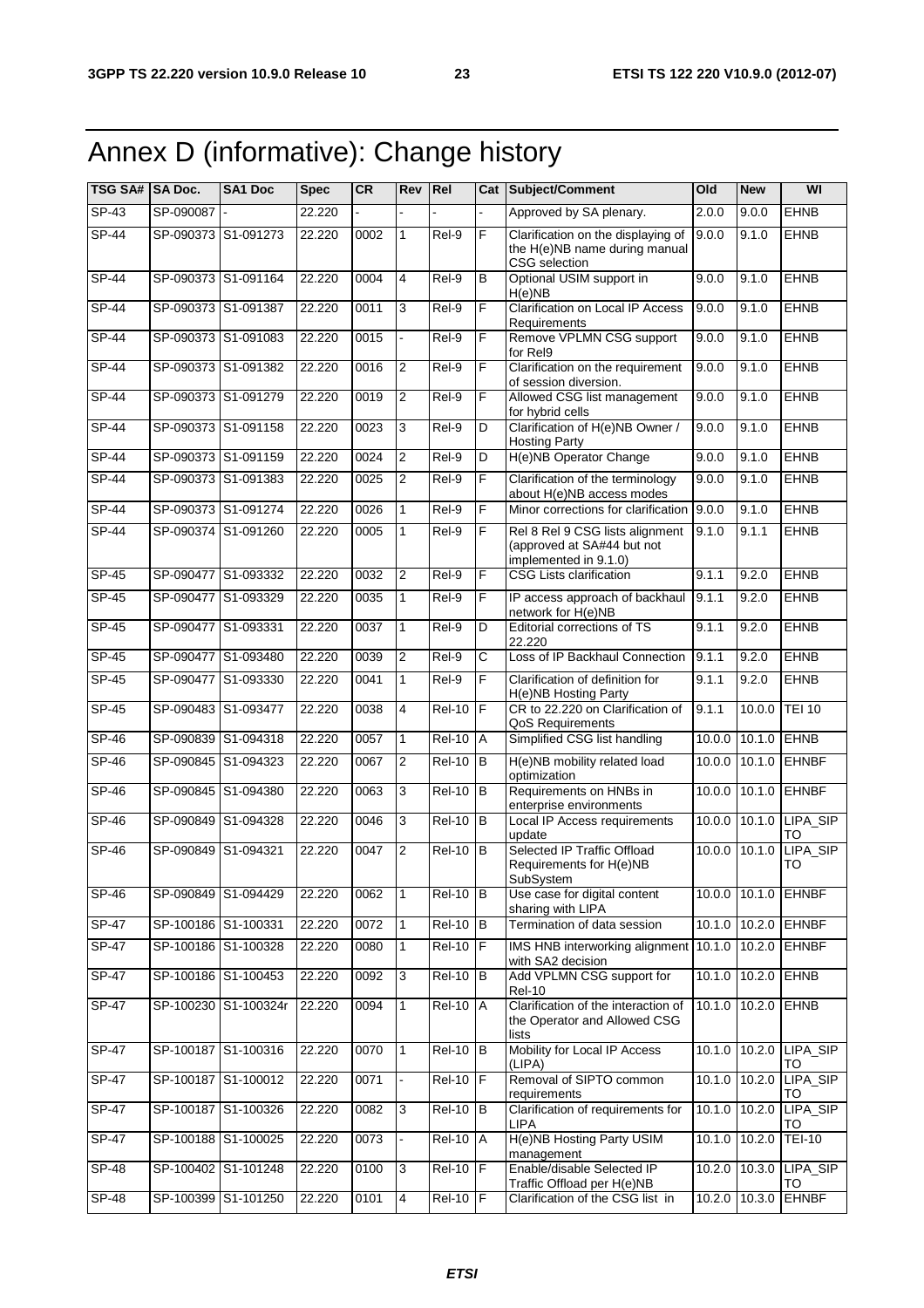|         |                     |                      |        |      |                |                   |   | networks, Operator CSG list<br>(OCL) and Allowed CSG list<br>(ACL)                       |               |                    |                        |
|---------|---------------------|----------------------|--------|------|----------------|-------------------|---|------------------------------------------------------------------------------------------|---------------|--------------------|------------------------|
|         |                     |                      |        |      |                |                   |   | Removal of requirement to<br>inhibit Allowed CSG List and<br><b>VPLMN Autonomous CSG</b> |               |                    |                        |
| SP-49   | SP-100573 S1-102388 |                      | 22.220 | 0110 | $\overline{4}$ | $Rel-10$ $F$      |   | Roaming clarifications                                                                   |               |                    | 10.3.0 10.4.0 EHNBF    |
| SP-49   | SP-100576 S1-102399 |                      | 22.220 | 0106 | 3              | $Rel-10$ $F$      |   | Correction on HNB Name                                                                   |               |                    | 10.3.0 10.4.0 EHNBF    |
| SP-49   | SP-100576 S1-102404 |                      | 22.220 | 0107 | 4              | Rel-10   F        |   | Clarification of LIPA<br>requirements                                                    |               |                    | 10.3.0 10.4.0 EHNBF    |
| SP-49   | SP-100578 S1-102197 |                      | 22.220 | 0105 | 3              | $Rel-10$ $F$      |   | SIPTO for H(e)NB Subsystems<br>Policy and User Interaction                               | 10.3.0 10.4.0 |                    | LIPA_SIP<br><b>ITO</b> |
| SP-49   | SP-100578 S1-102400 |                      | 22.220 | 0104 | 3              | $Rel-10$ $F$      |   | Enablement/disablement<br>policies for LIPA                                              | 10.3.0 10.4.0 |                    | LIPA_SIP<br><b>ITO</b> |
| SP-49   | SP-100573 S1-102190 |                      | 22.220 | 0109 |                | Rel-9             | F | Removal of requirement to<br>inhibit Allowed CSG List                                    | 9.4.0         | 9.5.0              | <b>EHNB</b>            |
| SP-50   | SP-100796 S1-103050 |                      | 22.220 | 0115 |                | $Rel-10$ $F$      |   | Alignment of SIPTO for H(e)NB<br>SubSystem requirements in TS<br>22,220 release 10       | 10.4.0        | 10.5.0             | LIPA_SIP<br><b>TO</b>  |
| SP-50   | SP-100796 S1-103084 |                      | 22.220 | 0116 |                | $ReI-10$ F        |   | Alignment of mobility support for<br><b>LIPA</b>                                         | 10.4.0        |                    | 10.5.0 LIPA_SIP<br>TO  |
| $SP-50$ | SP-100796 S1-103277 |                      | 22.220 | 0117 | $\mathbf{1}$   | $Rel-10$ F        |   | Requirement on conditional<br><b>LIPA</b>                                                | 10.4.0        | 10.5.0             | LIPA_SIP<br>TO         |
| SP-50   | SP-100796 S1-103348 |                      | 22.220 | 0118 | 3              | $Rel-10$          |   | Clarification on "enable/disable<br>LIPA"                                                | 10.4.0        | 10.5.0             | LIPA_SIP<br>TO         |
|         |                     |                      |        |      |                |                   |   | LTE logo changed into LTE<br>Advanced logo                                               | 10.5.0        | 10.5.1             |                        |
| SP-51   | SP-110161 S1-110184 |                      | 22.220 | 0124 | $\overline{2}$ | <b>Rel-10   A</b> |   | <b>Hosting Party Identity Module</b>                                                     |               | 10.5.0 10.6.0 TEI9 |                        |
| SP-52   | SP-110369 S1-111023 |                      | 22.220 | 0128 |                | $Rel-10$          |   | Removal of PBX integration<br>requirements                                               | 10.5.0        | 10.6.0             | <b>EHNBF</b>           |
| $SP-52$ | SP-110368 S1-111402 |                      | 22.220 | 0132 | 1              | $Rel-10$ $A$      |   | Correction to the admission<br>control for the H(e)NB                                    | 10.6.0        | 10.7.0             | <b>TEI10</b>           |
| $SP-54$ |                     | SP-110871 S1-113414r | 22.220 | 0146 | $\overline{2}$ | $ReI-10$ $A$      |   | H(e)NB emergency call support                                                            | 10.7.0        | 10.8.0             | <b>EHNB</b>            |
| $SP-54$ | SP-110808 S1-113457 |                      | 22.220 | 0150 | $\mathbf{1}$   | $ReI-10$ $A$      |   | MBMS not supported for HeNB                                                              | 10.7.0        | 10.8.0             | <b>EHNB</b>            |
| SP-56   | SP-120285 S1-121413 |                      | 22.220 | 0153 | $\overline{2}$ | $ReI-10$ $A$      |   | Clarification on emergency calls<br>from CSG cell by non-CSG<br>member                   | 10.8.0        | 10.9.0             | TEI9                   |